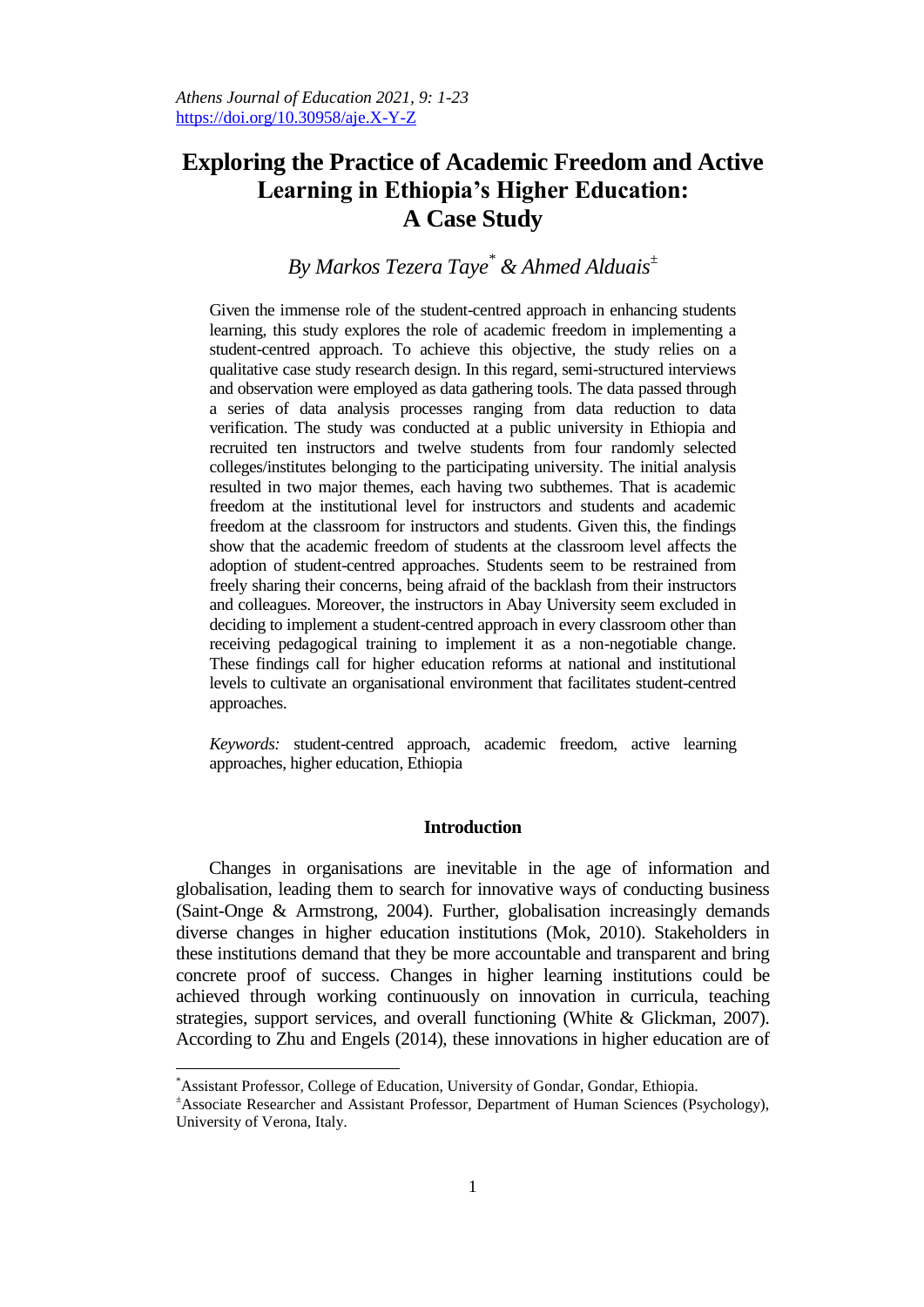paramount importance to properly prepare a new generation for a knowledge society. By considering this fact, higher education institutions should promote innovative practices in the significant activities they are concerned with. Hence, this study aims to explore the impact of academic freedom on active learning approaches in a public university in Ethiopia.

# **Reform of Ethiopian Higher Education System**

Motivated by the need for better performance and the desire to answer stakeholders' expectations, the Ethiopian higher education system has promoted various reforms as witnessed in revising the inherited legacy (Yizengaw, 2005). This is due to higher education institutions being "organic in the sense that their parts (norms, ideas, organisations, and frameworks) are subjected to change in response to internal and external pressures, to maintain stability in the institutional arrangement as a whole" (Waks, 2007, p. 287). In cognisance of this, the new Ethiopian higher education proclamation, approved by the parliament in 2003, served as a starting point for implementing innovative reforms (World Bank, 2003). One of these reforms was a shift in pedagogical philosophy from instructorled teaching to student-centred learning (MoE, 2015). Since then, student-centred learning has focused on education reform in Ethiopia and has repeatedly been mentioned in policy documents (Ayele, Schippers, & Ramos, 2007).

Consequently, Ethiopian public universities have long acknowledged the significance and worth of active learning approaches. Administrators of higher education institutions duly dedicated resources to the pedagogical training for faculty members. However, implementing these approaches in higher education classrooms has failed to match the expectations set by the Ethiopian government (Alemu, 2010; Teshome, 2012; Woldeamanuel, Atagana, & Engida, 2013). Not all new approaches have been understood and implemented as expected since there could be "forces that work to conserve the status quo in public education" (Senge, 2010, p. 150).

#### **Academic Freedom in the Ethiopian Higher Education System**

The Ethiopian higher education system "academic freedom" is a known concept reflected in different national and institutional level-related documents. In this regard, Ethiopia"s fifth Education Sector Development Program indicated that higher education institutions should encourage freedom of 'views' and 'opinions' as a value reflected in education and research endeavours. However, this academic freedom is subjected to limitations set by other laws (Federal Democratic Republic of Ethiopia, 2009). Based on this national direction, the notion of academic freedom is reflected in the official documents of the Abay University and is described as:

*Academic freedom shall mean the right to discuss and openly express views on ideas, immediate national and global problems, and issues as well as other controversial matters in class, in connection with academic work on campus in discussion groups*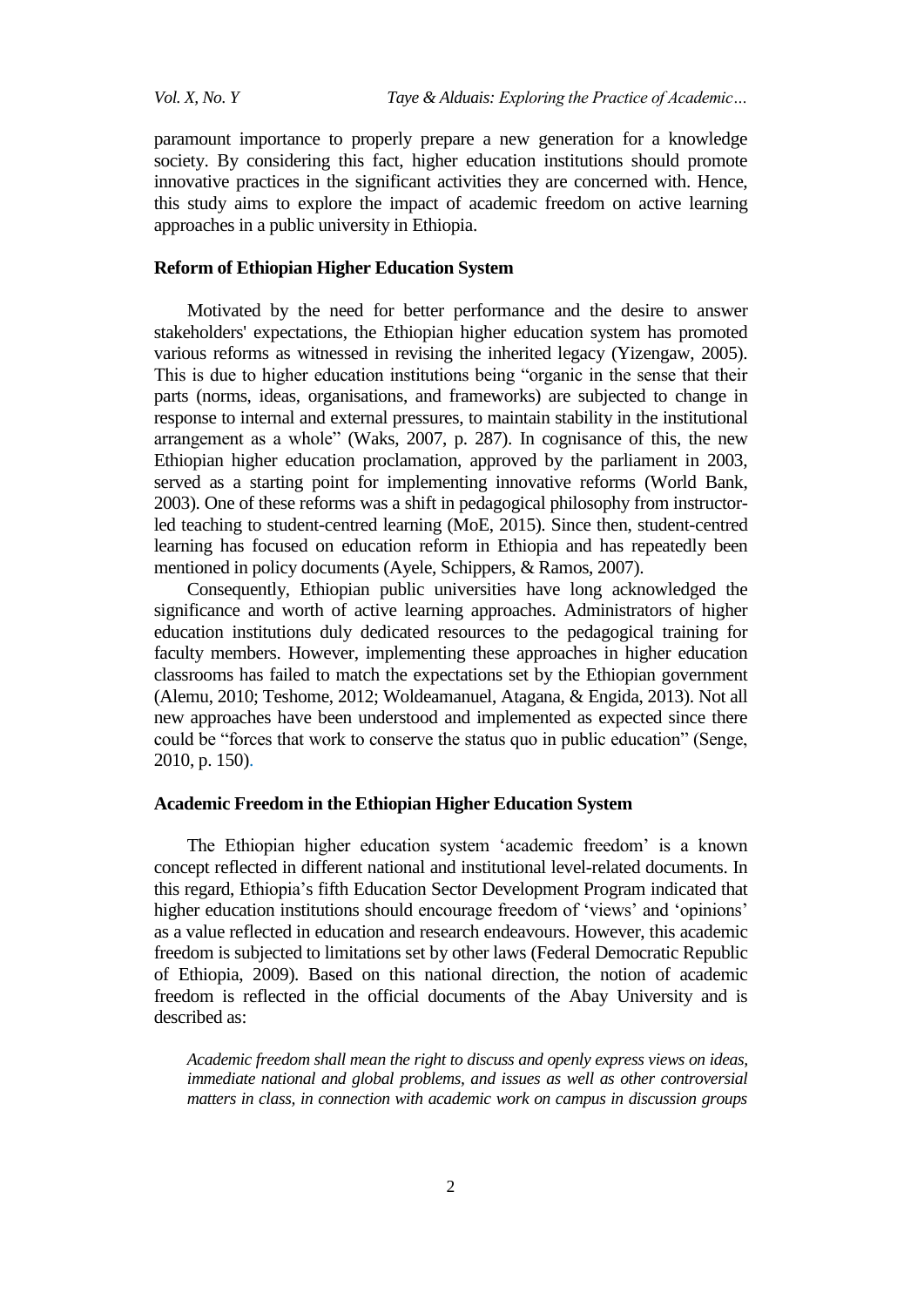*or print provided the expression of views is generally relevant to the subject under discussion and is consistent with rational and intellectual inquiry.* (AU, 2013a, p. 206)

# **Role of University Teachers in Academic Freedom**

Concerning an instructor's participation in university's affairs, "an academic staff of the university shall design, develop and implement courses in an area of specialisation following established university procedures…" (AU, 2013b, p. 25). This is justified by Briggs and Sommefeldt (2002), who stated that teaching course contents prepared by a higher administrative body without the involvement of instructors and students would result in a teaching approach that mainly emphasised outcomes while overlooking the development and propagation of innovative ideas among students, and between instructors and students. Moreover, in an education system where "a national curriculum is tightly defined…, instructors may find themselves 'teaching to the test' using a teacher-centred approach" (Briggs & Sommefeldt, 2002, p. 46). This necessitates making instructors free to determine their teaching strategies by considering different factors, including the type of students and the time available to teach a lesson (Marzano, 2007).

As promoted in the institutional document of Abay University, students are entitled to participate in different university-wide activities. Among others, the Senate Legislation of the university points out that students can "give suggestions in the preparation of by-laws, regulations, and directives pertaining to administrative matters, and the review and development of curricula" (AU, 2013a, p. 206). Concerning student learning, Jackson (2020) argued that students" experiences play a vital role in achieving and realizing academic freedom, hence, learning. This highlights the importance of academic freedom at the classroom level. The Abay University declared that instructors should avoid imposing their own political beliefs and views on students (AU, 2013b).

Moreover, the Senate Legislation of the Abay University points out that students have the right to "participate in a free exchange of ideas in an open academic environment" (AU, 2013a, p. 206). To this end, instructors are responsible to "create a learning environment in which learners feel free to answer a question, knowing that there will be no cost to them if they are wrong" (Michael & Modell, 2003, p. 96). To create such a learning environment where students feel emotionally safe, it is indispensable to maintain "trusting relationships between students and instructors, and among students…to do this, professors lead by example by listening to students and treating them with both respect and compassion" (Soltis, 2015, p. 28).

Without assuring the freedom of students in the classroom, "instructors' efforts to try to get students to reflect ... [will be] easily undermined by instructors' authority and formal power, which intimidates students programmed to seek correct answers" (Senge, 2010, p. 139). In general terms, Abay University seems to be dedicated to "…duty-bound to enact rules and regulations governing the academic right, freedoms, and responsibilities of its staff" (AU, 2013a, p. 31).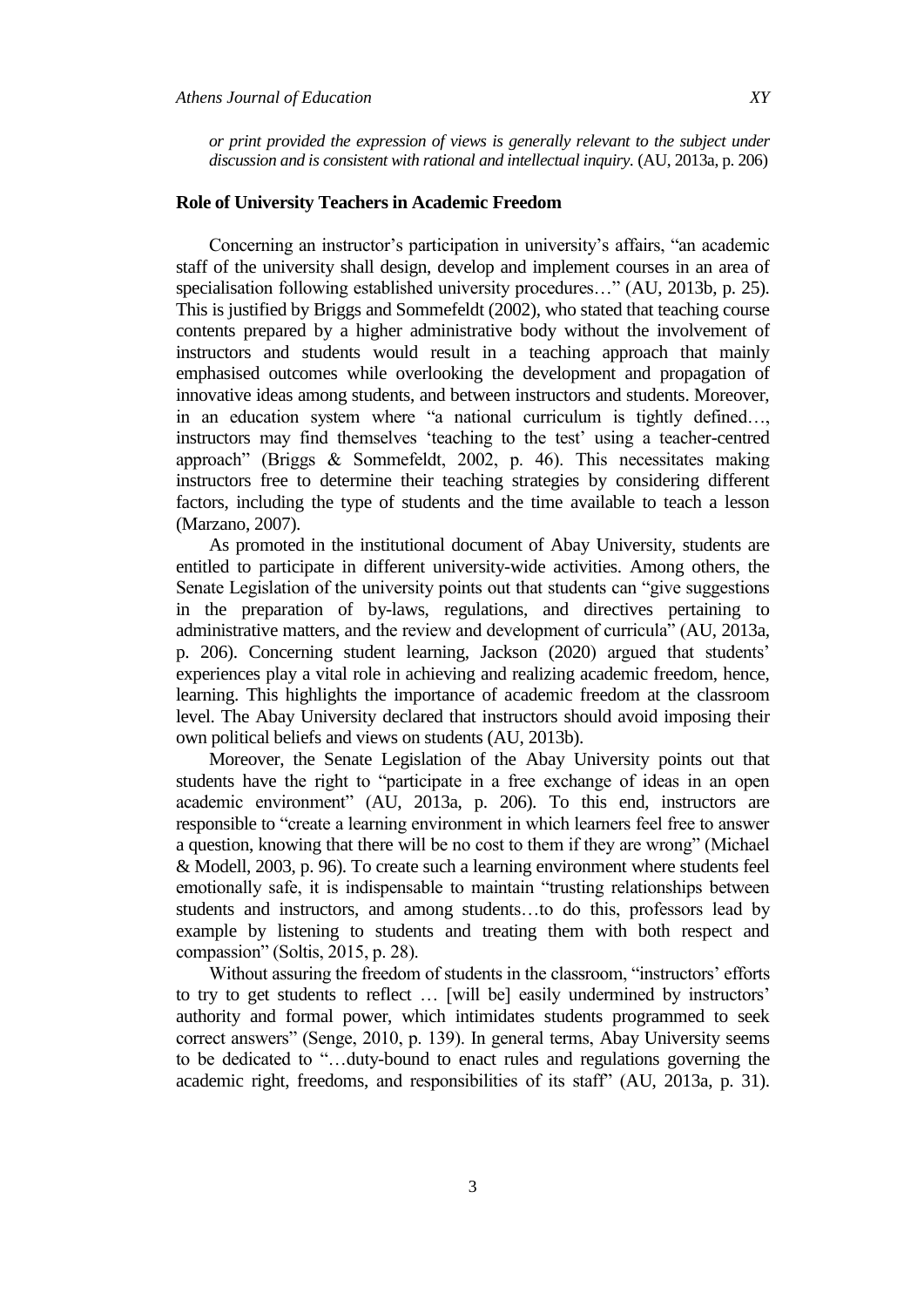However, this does not mean that the concept is in good status in terms of implementation.

#### **Academic Freedom Hindering Factors**

In the existing competitive environment of the intellectual world, academic freedom and autonomy values are endangered (Fair-weather, 1999; Grappa, Austin, & Trice, 2007, cited in Hardré & Cox, 2009). According to the American Association of University Professors (AAUP) (2006), "instructors are entitled to freedom in the classroom in discussing their subject, but they should be careful not to introduce into their controversial teaching matter which has no relation to their subject"  $(p. 3)$ .

It should be noted that academic freedom in higher education is not moulded so much by the existing education laws and regulations but by all students and academic staff (Mccrae, 2011). In the same vein, Badley (2009) asserted that "academics and students will inhabit a university space as a place from where to speak' only when they are free from administrative, corporate, religious and state constraints to be scholars who speak and write differently…" (p. 160). In attributing students" freedom to students' freedom at the institutional level, Mccrae (2011) argues that instructors could not value students" freedom of expression in the context wherein the instructors are themselves deprived of the right of free expression. This implies that in the classroom context of a higher education institution where academic freedom is lacking, students may have less chance of taking a central role in the teaching/learning process.

#### **The Present Study**

Recent studies in different contexts reported a relationship between academic freedom in higher education and political power. Among these contexts are Turkey (Fındıklı, 2020), Germany (Thompson, 2020), Vietnam (Marklein & Van Tinh, 2020), the UK (Morrish, 2020), Hungary (Bárd, 2020), and Russia (Oleksiyenko, 2020). However, other authors argue that this granted academic freedom should not be so flexible to affect education negatively. For instance, the academic staff should not have so much freedom in choosing their teaching methods as this can affect the learning outcomes (Finn, 2020). Jackson (2020) argues that regardless of the importance of academic freedom for academics and students, this concept should be approached more broadly to include other factors beyond the political influence on academic freedom. To this end, this study takes an ethnographic approach to explore the impact of academic freedom on implementing a student-centred approach in one anonymous public higher education institution in Ethiopia with the pseudonym "Abay University" (AU). The study attempted to answer the following two questions: (1) How instructors' academic freedom contributes to adopting a student-centred approach at Abay University? and (2) How students' academic freedom supports implementing the student-centred approach at Abay University?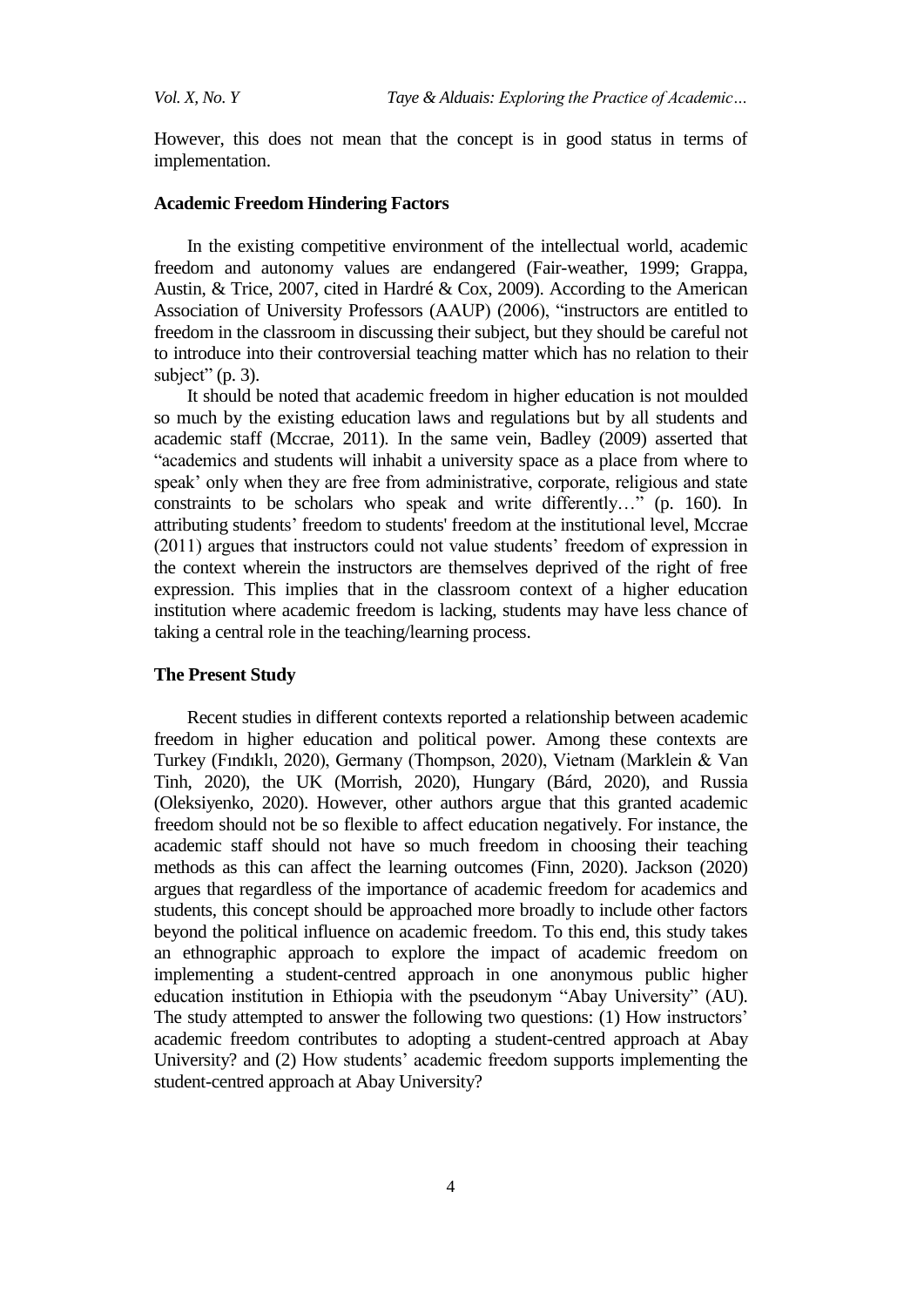To answer the fundamental research question of the study, a single-site case study design was adopted (Flick, 2007; Jones, Rodger, Ziviani, & Boyd, 2012). The study was conducted in a public university in Ethiopia with the pseudonym of "Abay University." One of Ethiopia"s leading higher learning institutions provides instructors with year-long advanced pedagogical training to help them implement different teaching approaches and assessment techniques in the actual classroom.

### **Participants**

Ten instructors from four colleges/faculties of Abay University were recruited purposively, believing that their classrooms are equipped with different teaching aids. They have better knowledge and awareness about student-centred approaches they took a year-long pedagogical in the same university. Considering that other personal characteristics of instructors may affect their adoption of student-centred approaches, efforts have been made to recruit instructors having different qualifications, gender, academic rank, etc. Similarly, twelve (12) students who were taught by the same instructors and served as class representatives were selected purposively, considering that they could represent and reflect students' viewpoints in their respective programs concerning academic freedom and student-centred approach. For a detailed description of the participants see Tables 1 and 2.

|                        | ັ          |                                                            |                      |                                  |                                      |                            |
|------------------------|------------|------------------------------------------------------------|----------------------|----------------------------------|--------------------------------------|----------------------------|
| Participants'<br>codes | <b>Sex</b> | <b>Discipline</b>                                          | <b>Oualification</b> | <b>Academic</b><br><b>Status</b> | <b>Teaching</b><br><b>Experience</b> | College/<br><b>Faculty</b> |
| T1                     | F          | <b>Nursing</b>                                             | Master               | Lecturer                         | 4 Years                              | <b>CMHS</b>                |
| T <sub>2</sub>         | F          | Medical<br>Microbiology                                    | PhD                  | Assistant<br>Professor           | 10 years                             | <b>CMHS</b>                |
| T <sub>3</sub>         | М          | Pharmacy                                                   | Master               | Lecturer                         | 3 Years                              |                            |
| T4                     | F          | Mechanical<br>Engineering                                  | Master               | Lecturer                         | 5 years                              | IT                         |
| T <sub>5</sub>         | М          | Hydraulic                                                  | PhD                  | Assistant<br>Professor           | 6 years                              | IT                         |
| T6                     | М          | Natural<br>Resource<br>Management                          | Master               | Assistant<br>Professor           | 7 Years                              | <b>CART</b>                |
| T7                     | М          | Rural<br>Development<br>and Agricultural<br>Transformation | PhD                  | <b>Assistant</b><br>Professor    | 7 years                              | <b>CART</b>                |
| T <sub>8</sub>         | F          | Geography                                                  | Master               | Lecturer                         | 3 Years                              | <b>CSSH</b>                |
| T9                     | M          | English                                                    | PhD                  | Assistant<br>Professor           | 8 Years                              | <b>CSSH</b>                |
| T <sub>10</sub>        | F          | Psychology                                                 | Master               | Lecturer                         | 6 Years                              | <b>CSSH</b>                |

*Table 1.* Demographic Characteristics of Instructor Participants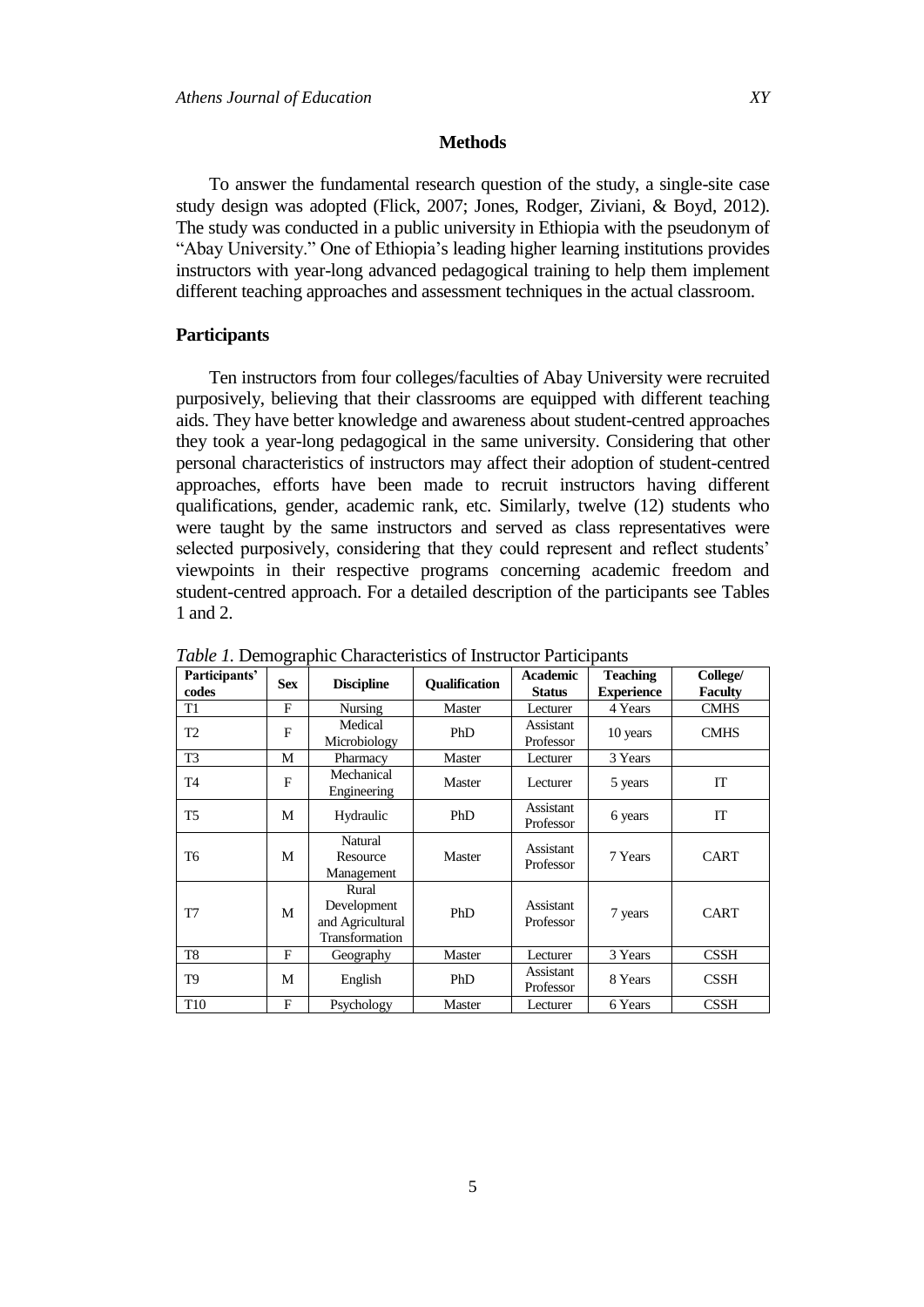| <b>Participants</b> | <b>Sex</b>   | <b>Department</b>                     | Year | <b>Participation in</b><br>university affairs | <b>Faculty/College</b> |
|---------------------|--------------|---------------------------------------|------|-----------------------------------------------|------------------------|
| S1                  | $\mathbf{F}$ | <b>Nursing</b>                        | 3rd  | Class representative                          | <b>CHMS</b>            |
| S2                  | М            | <b>Nursing</b>                        | 3rd  | A member of a club                            | <b>CHMS</b>            |
| S <sub>3</sub>      | М            | Physiology                            | 2nd  | Class representative                          | <b>CHMS</b>            |
| S4                  | F            | Pharmacy                              | 4th  | Class representative                          | <b>CHMS</b>            |
| S <sub>5</sub>      | М            | Mechanical Engineering                | 4th  | A member of a club                            | IT                     |
| S6                  | F            | Hydraulics and Water<br>Engineering   | 4th  | Class representative                          | IT                     |
| S7                  | М            | <b>Natural Resource</b><br>Management | 2nd  | Class representative                          | <b>CART</b>            |
| S8                  | F            | <b>Natural Resource</b><br>Management | 3rd  | No Participation                              | <b>CART</b>            |
| S9                  | М            | Geography                             | 3rd  | Class representative                          | <b>CSSH</b>            |
| S <sub>10</sub>     | F            | English                               | 3rd  | A member of a club                            | <b>CSSH</b>            |
| S <sub>11</sub>     | М            | Psychology                            | 2nd  | Class representative                          | <b>CSSH</b>            |
| S <sub>12</sub>     | F            | English                               | 2nd  | No Participation                              | <b>CSSH</b>            |

*Table 2.* Demographic Characteristics of Student Participants

#### **Measures**

The data were collected in two sequential phases. Firstly, data related to perceived academic freedom and student-centred approaches were collected from ten instructors and twelve students through a semi-structured interview. Secondly, participant observations were conducted to shed light on how instructors and students collaborate to implement the student-centred approach in the actual classroom. Combining the two data sources helped the researchers better understand how instructors" and students" academic freedom practically dictates the implantation of student-centred approaches.

## **Procedure**

The data obtained through interviews were transcribed into Amharic and then translated into English. To avoid personal bias, two language experts who were not members of the research team did the translation. Two authors read the decoded data between lines to understand what was said by the interviewees (Ghundol  $\&$ Muthanna, 2020). This helps researchers to code the data accordingly. Following a careful reading of codes, categories preceded by major themes were drawn out. Table 3 shows how we coded the data and developed themes and types.

| Codes                                                                                                        | <b>Themes</b>                                                                | <b>Categories</b>                            |
|--------------------------------------------------------------------------------------------------------------|------------------------------------------------------------------------------|----------------------------------------------|
| Staff meeting, meeting agenda,<br>reflecting thoughts, misinterpretation<br>of views, accommodation of views | Instructors' freedom to<br>reflect their views at the<br>institutional level | Freedom at the<br><b>Institutional level</b> |
| Participation, general meetings,<br>decision making, and acknowledging<br>voices, and revenge                | Students' freedom to<br>reflect their views at the<br>institutional level    |                                              |

*Table 3.* Sample Codes, Themes, and Categories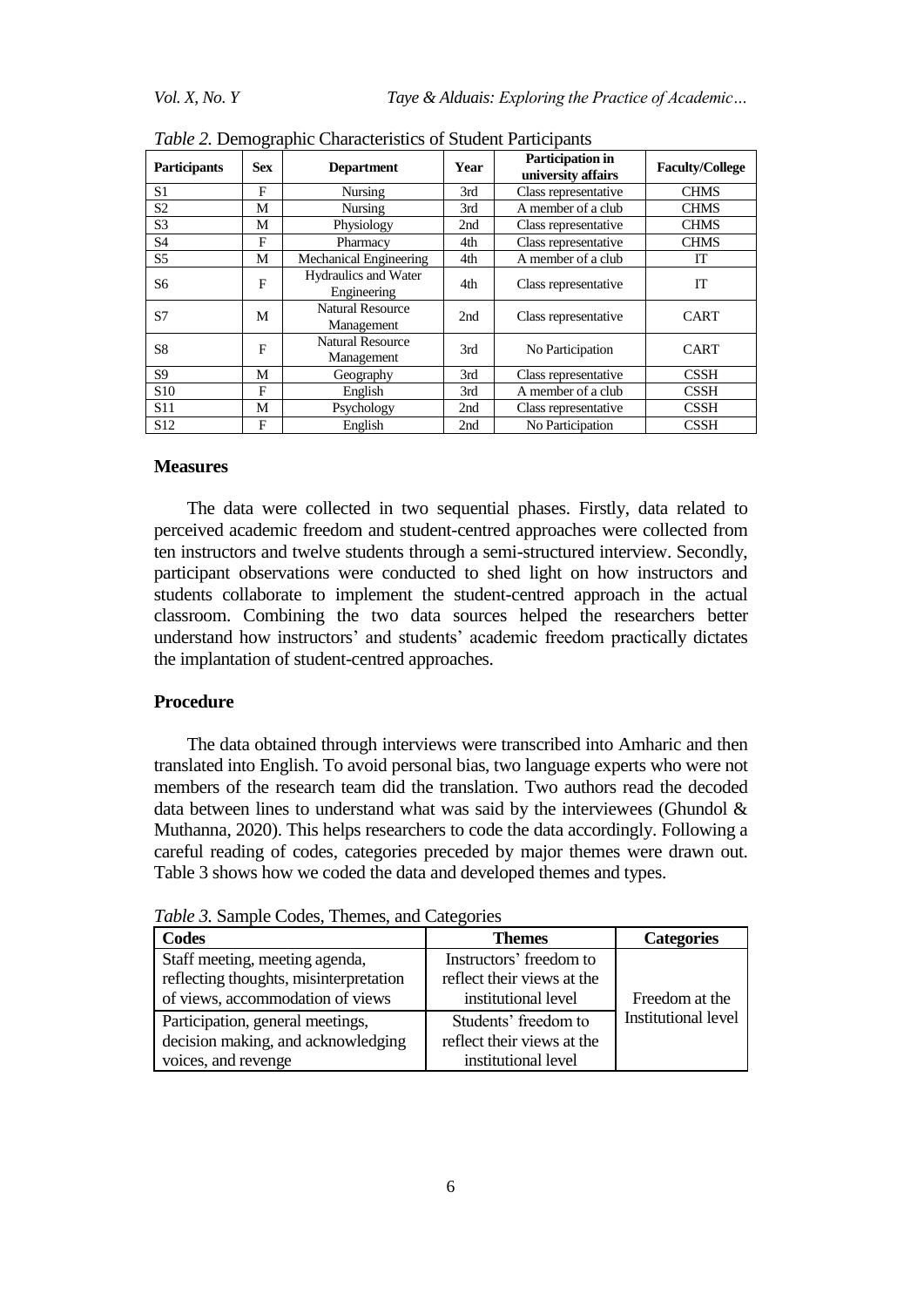Conducting research ethically and getting ethical clearance from a university to which a researcher is affiliated is vital. The researcher"s experiences in the study context show it is not easy to enter a particular organisation to access research data unless the government initiates the research project. As a result, the researcher recognised all the bureaucratic procedures as usual and passed them patiently. However, getting permission from institutions does not guarantee access to all data from research participants, so the researcher attempts to secure individuals' voluntary participation by avoiding any psychological and physical harm. As much as possible, the researcher has tried to be reflexive and design strategies to protect individual research participants from different risks. To put research participants at ease, the researcher established a good rapport and made honest dialogue with them, believing it is imperative to uphold professional ethics such as avoiding plagiarism throughout the research report.

Therefore, before conducting my research, the researcher applied to the higher officials of Abay University for permission for entry. Then, potential research participants were provided with clear information about the purpose of the study, and they were informed that confidentiality and anonymity are maintained and that they have the right to discontinue or refuse to participate in the study. Those who were willing to participate were asked to give written informed consent before data gathering. The researcher planned to share the study report with the participating university to ensure transparency and recognise its contribution to the successful accomplishments of the research project.

#### **Results and Discussion**

In this study, attempts have been made to comprehend how instructors and students perceive academic freedom and its impact on the realisation of studentcentred approaches in the classrooms of Abay University. The university defines academic freedom as follows:

*Academic freedom shall mean the right to discuss and openly express views on ideas, immediate national and global problems, and issues as well as other controversial matters in class, in connection with academic work on campus in discussion groups or print provided the expression of views is generally relevant to the subject under discussion and is consistent with rational and intellectual inquiry.* (AU, 2013a, p. 206)

The themes generated following the data coding were organized into two categories, including freedom at the institutional level and freedom at the classroom level. These categories reflect how the notion of academic freedom in Abay University exercised at the classroom and institutional levels.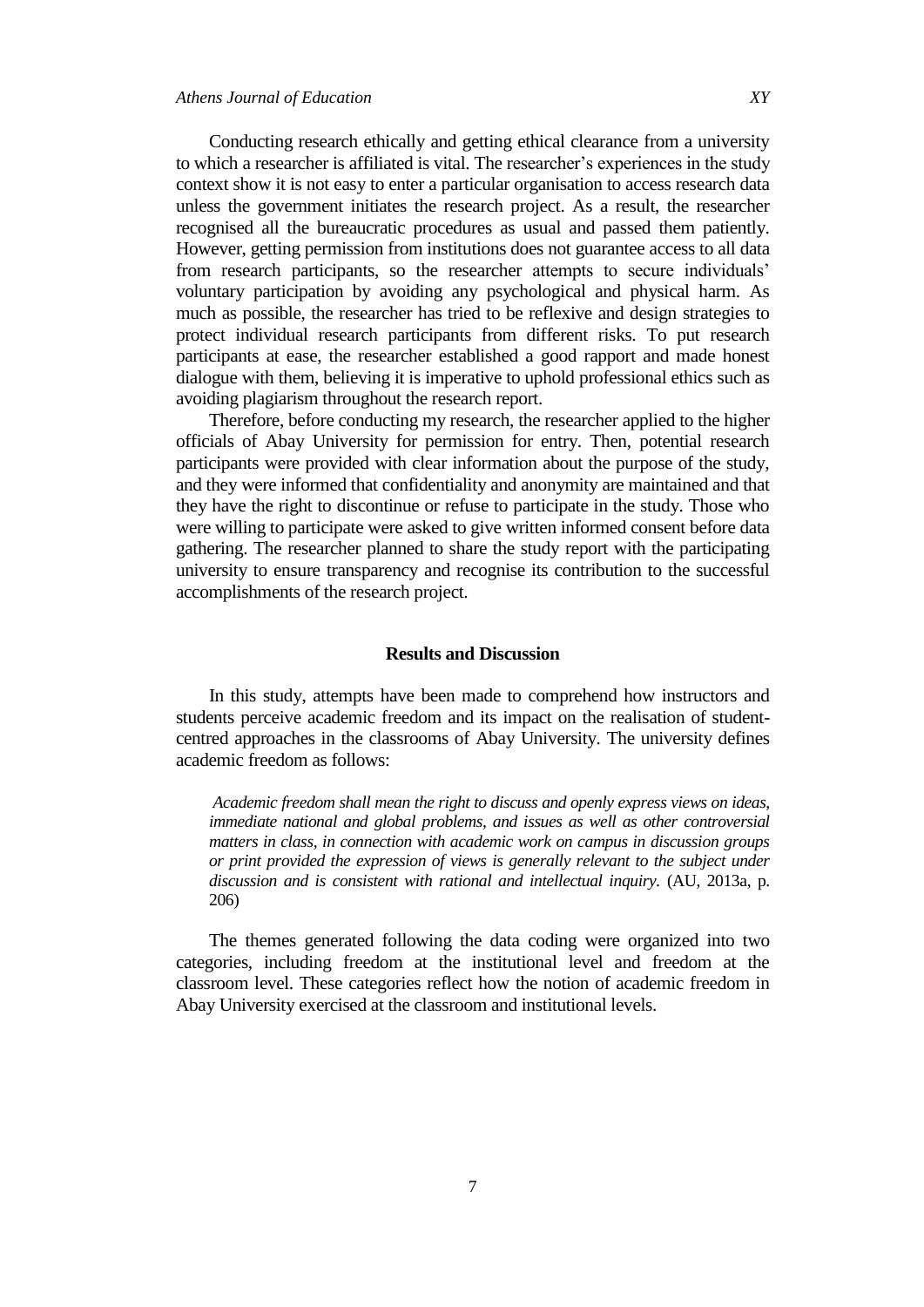#### **Freedom at the Institutional Level**

**Instructor's Freedom to Reflect Their Views at the Institutional Level.** Regarding the instructor"s freedom to express their viewpoints in university-wide conferences, instructor participants reported the university organises only a few general meetings for the academic staff. An instructor participant (T10) mentioned that "the university organises joint annual conferences include research and education quality conferences." This restriction of expressing viewpoints also prevailed at the faculty/college level as expressed by an instructor participant:

Instructors also have a good relationship with the deans of colleges and faculties, but *deans are not organising frequent staff meetings to discuss the teaching and learning process and other routines. Moreover, they do not conduct regular on-site visits. We requested our dean to call for a meeting since we had urgent issues…the university organises only a few general staff meetings annually. It is not enough to discuss recurrent institutional problems. Colleges and faculties should organise regular public staff meetings.* T8

This point of view revealed that instructors had very few opportunities to express their feelings and concerns through formal channels. The data also revealed that the meetings at the university level that specifically focused on the teaching and learning process were few. Instructor participants complained that most of the general staff meetings were not intentionally organised for gathering instructors' views to solve recurring institutional problems but were conducted for the sake of reports. Instructor participants mentioned that some of the universitywide meetings were organised as per the direction of the Ministry of Education, adding that the university rarely organises general meetings to discuss national policies.

The instructor participants explained that instructors did not adequately raise issues when institutional-wide meetings were considered sensitive and crucial issues at the department level. In contrast, instructor participants reported that instructors could freely express their views in different meetings. However, the participant instructors still admitted that most of the instructors did not feel comfortable to comment about their bosses openly and critically and directly oppose their views other than taking their ideas as future directions. This idea was summed up by one of the instructor participants:

*Superficially, instructors can unreservedly express their personal views during seminars and conferences, but I do not think instructors can confidently reflect on their thoughts since they do not feel comfortable commenting openly and critically on their bosses. There are cases in which instructors who often criticise their bosses receive adverse reactions. An instructor who explicitly forwards his/her concerns and critically evaluates his/her bosses in a general staff meeting would be considered a brave man/woman.* T6

This idea is strengthened by the same instructor participant who stated: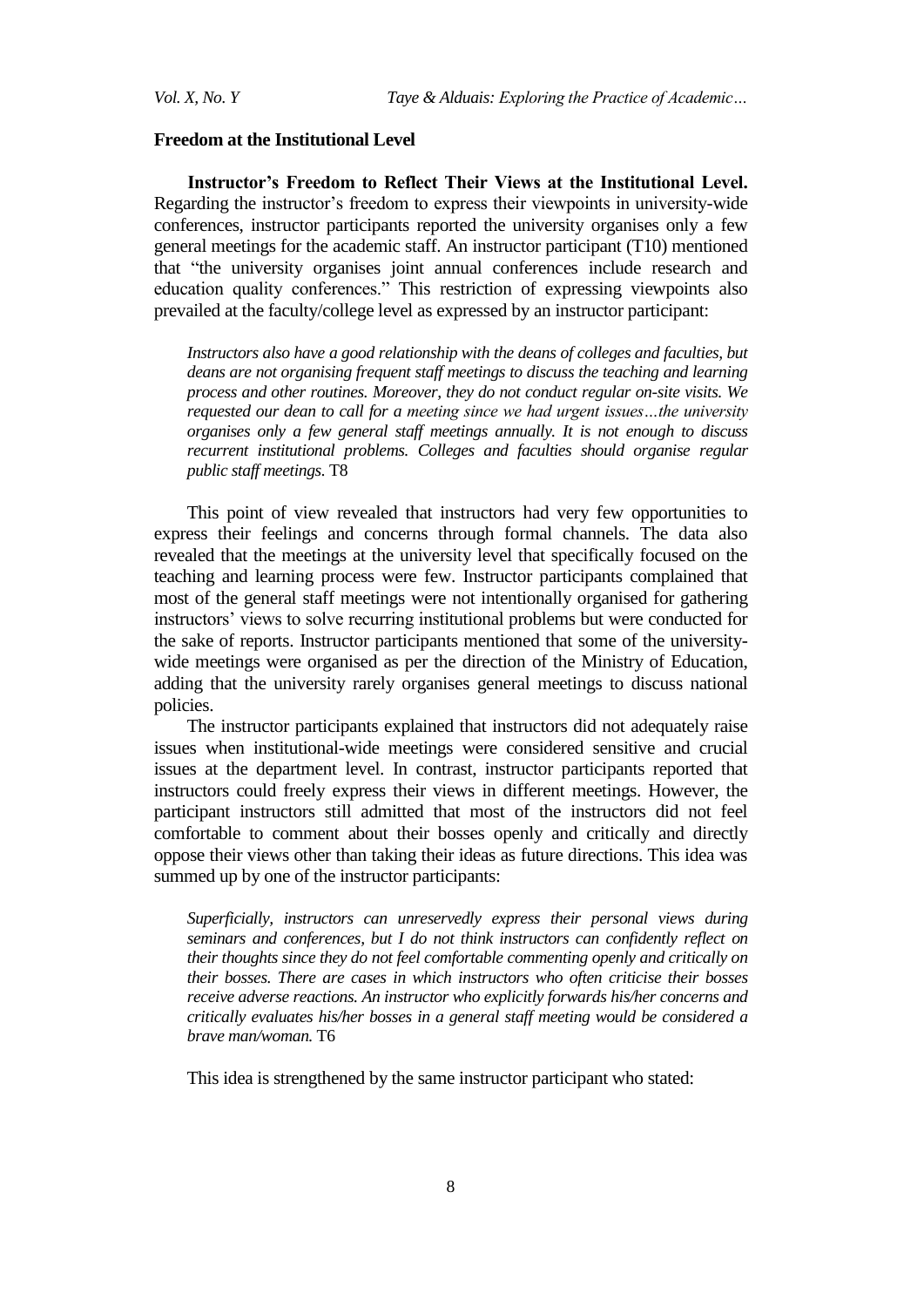*Instructors, in principle, can reflect any ideas at different meetings regardless of their leader"s commitment to accommodate their ideas and take immediate actions. Of course, instructors feel that academic leaders dislike those who regularly raise questions and forward comments at different meetings.* T6

The above accounts indicate instructors are supposed to express their views freely regardless of other people"s feelings, but in practical cases, it seemed that the freedom to share personal opinions with bosses in public was found to be limited. This shed light on the deeply rooted culture among instructors that expressing all personal feelings in public would damage a healthy relationship with others, including bosses. Scholars attribute students' freedom of expression in a classroom to the instructor"s freedom at the institutional level. For instance, Mccrae (2011) argues that instructors could not value students" freedom of expression in the context where the instructor themselves are deprived of the right of free expression. This implies that in the classroom context of a higher education institution where academic freedom is lacking, students may have less chance of taking a central role in the teaching-learning process.

It was further pointed out that there were cases in which others might misinterpret the instructor's personal views in staff meetings. Hence, as reflected by instructor participants, instructors restrain themselves from reflecting their feelings for personal and/or political reasons. An instructor participant expressed it this way:

*I know instructors can freely reflect their views at different academic meetings, but some instructors restrain from sharing their opinions with the audience by suspecting that the bosses would misinterpret their ideas.* T3

The data further highlighted that raising all personal concerns in general staff meetings were perceived as nonsense. This was justified by instructor participants who disclosed that the university primarily accommodates ideas that best suit the need of the management bodies or ideas in line with the university"s plan. A participant instructor explained:

*Instructors can freely reflect their opinions at different meetings to discuss various issues, but higher officials decide most matters in advance. Hence, instructors developed a feeling that most sessions take place for the sake of formality rather than for accommodating instructors' views to the betterment of institutional practices.* T2

Moreover, an instructor participant (T9) mentioned that "the university does not entertain and implement all the issues raised by instructors during meetings." Instructors rarely followed up, even ideas welcomed by the management bodies to see their ideas in practice. For this reason, instructors mostly prefer keeping silent to share their concerns and demands with the university management publically. Instructors are less likely to support a decision if they feel their ideas have been overlooked. This is an issue that leaders need to think of so that firm decisions are reached critically. As to student-centred approaches, the Abay University instructors seem excluded in deciding its implementation in every classroom other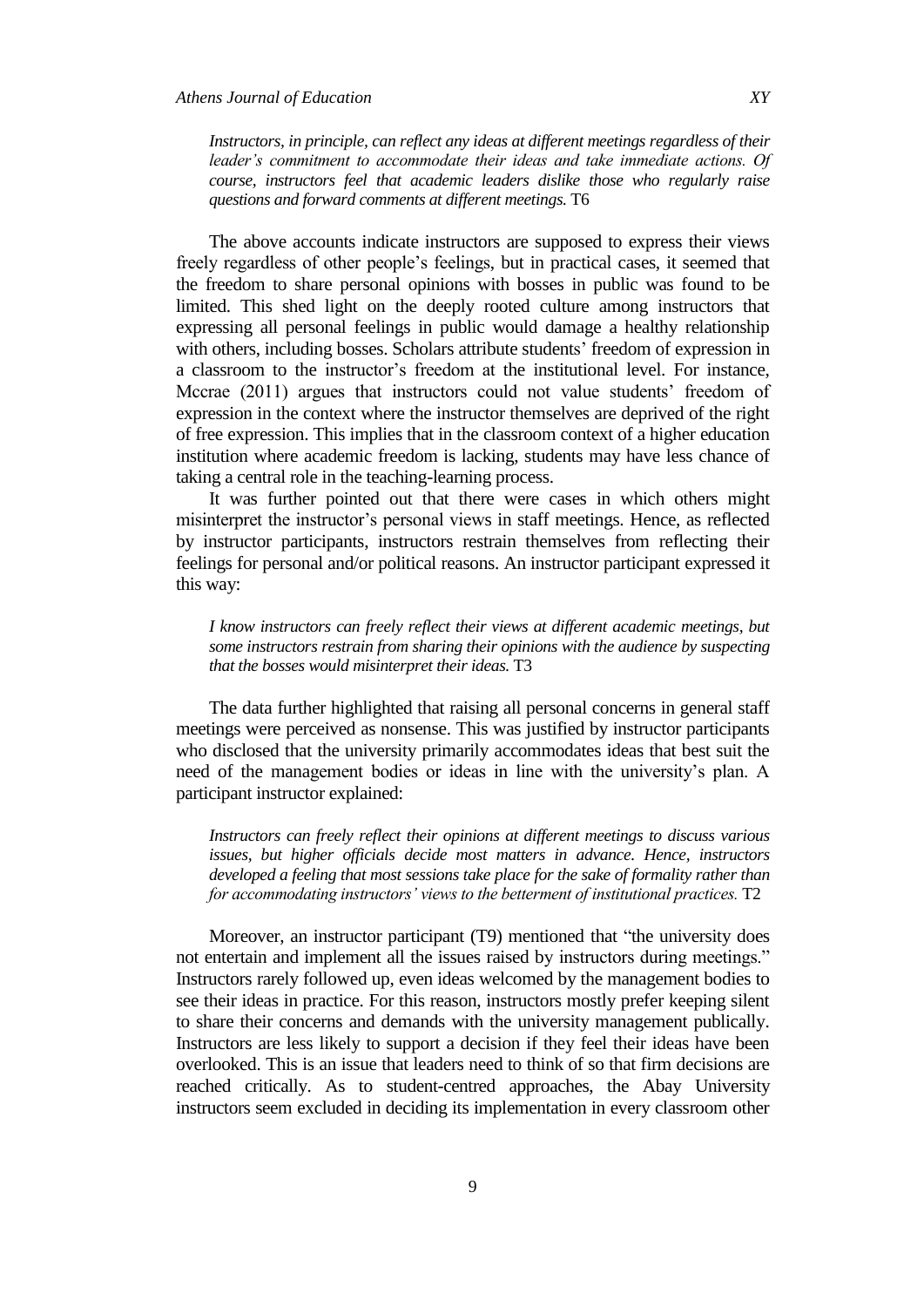than receiving pedagogical training to implement it as a non-negotiable change. It is wise to make instructors understand its value since they are most impacted by it.

**Student's Freedom to Reflect Their Views at the Institutional Level.**  During the interviews, some questions were directed concerning students" freedom to reflect on their views at the institutional level, and the interviewed students raised several ideas and concerns. Most argued that there were few opportunities to share their thoughts with the university administrative bodies; they felt the university fails to properly acknowledge their voices though the Senate Legislation of the university points out that students can "give suggestions in the preparation of by-laws, regulations, and directives about administrative matters as well as in the review and development of curricula" (AU, 2013a, p. 206). Despite this statement in the Senate Legislation, most of the manuals and policies of the university do not exclusively address students" freedom at the university level.

The student participants reported that the university does not organise regular meetings to discuss the teaching-learning process. Put differently, and the university arranged only a few general meetings to discuss different administrative and academic issues. One student participant (S4) mentioned that "when students come to the university for the first time, the administrators and academic leaders used to give information about the university. Otherwise, students rarely involve in decision making." The following student participants further supported this idea:

*There are a few discussion forums that the university organises for students. The university calls for only one annual general meeting to welcome new students though there are recurring problems in the university that should be regularly discussed with students to bring about solutions. There is no discussion forum at the faculty level to raise questions and forward comments on the teaching and learning process. The cafeteria workers are not listening to the voices of students.* S1

*I can say there is no freedom to express personal views. There is no consecutive meeting organised for students to raise questions and forward comments except when we first arrived at the university to orient us about our duties and responsibilities. In the classroom, we never forward comment to the instructor except asking questions.*  S6

*There are some meetings to discuss the teaching and learning process. But the university rarely organises meetings about service quality except a meeting that takes place when we first arrive at the university to introduce the services. In general, there are no regular meetings that the university organises for students.* S1

The above viewpoints indicate that Abay University is good at providing new students with essential information to help them settle in promptly, and the orientation program seems to be well planned and organised for the benefit of students. However, students are seldom involved in the decision-making process during their university life. This means the university officials made decisions concerning students without including them in the decision-making process, and it is crucial to make students part of a solution that directly addresses their problems.

It was also revealed that the student's active participation in a meeting called by the management bodies was encouraging once they could participate. Student participants explained this active participation in asking questions and forwarding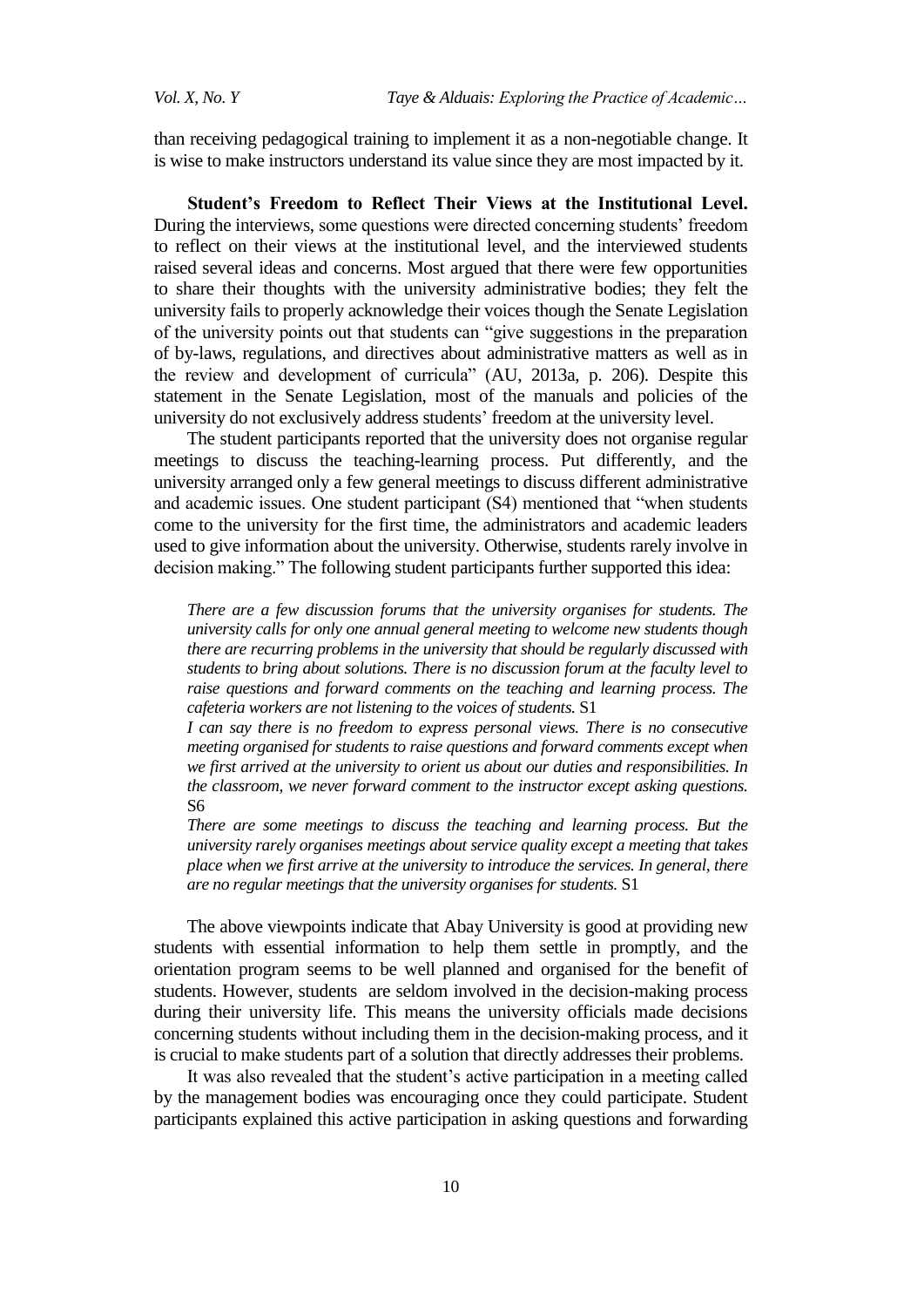comments regarding the quality of the university services. However, student participants complained that the university administrators did not acknowledge their voices and promptly solved the problems other than recording students' concerns and opinions during meetings. Hence, students are obliged to raise similar questions and complaints in different academic years; one student participant stated:

*Officially, the university organises meetings for us to disclose the prevailing problems to different administrative bodies. The points we raised seem to be well noted by the meeting's chairperson, but the university does not practically solve these problems. In general, I want to claim that students are not fully experiencing their freedom as stated in different university guidelines.* S12

Regarding the meeting agenda set by the university, most student participants disclosed they never attend meetings meant for students to discuss problems regarding the quality of classroom instruction in general and the performance of instructors in the presence of classroom instructors. It seems there is no culture of dialogue between students and instructors concerning the teaching and learning process. As one student participant (S1) explained, "no one organises a meeting for students to evaluate instructor's performance, but we only rank their performance via paper-based evaluation tools."

This implies that students evaluate the instructor's performance only through evaluation checklists distributed in the classroom by the head of the department and sometimes by an individual instructor. This contrasts with a student participant's viewpoint that different university offices, including the president's office, welcome students as they want to share their complaints. On this, student participants further expressed that the heads of departments encouraged students to freely share their concerns about the teaching and learning process through students did not voluntarily do so because of the fear of receiving bad grades as revenge from instructors who got negative feedback from students. Referring to an instructor with this kind of adverse reaction, a student participant said:

*I remember when the university administrative bodies invited me to discuss the teaching and learning process as a class representative. Most class representatives prefer to keep silent in that meeting, but the chairman frequently requested us to forward any questions and suggestions regarding the teaching and learning process. Consequently, my friend raised his complaint regarding an instructor who was an autocrat and rude to her students. On the following day of the meeting, this instructor came to the class and complained about the student"s feedback that she received through the head of the department. At the end of the semester, she prepared for a very tough examination which caused many students to fail her course.* S7

The interviewee justifies students' everyday experiences in which their instructors abused students—as a result, sharing their concerns regarding the teaching and learning process in a classroom.

Students had few opportunities to reflect their views and concerns in official meetings concerning the quality of services and the university's teaching and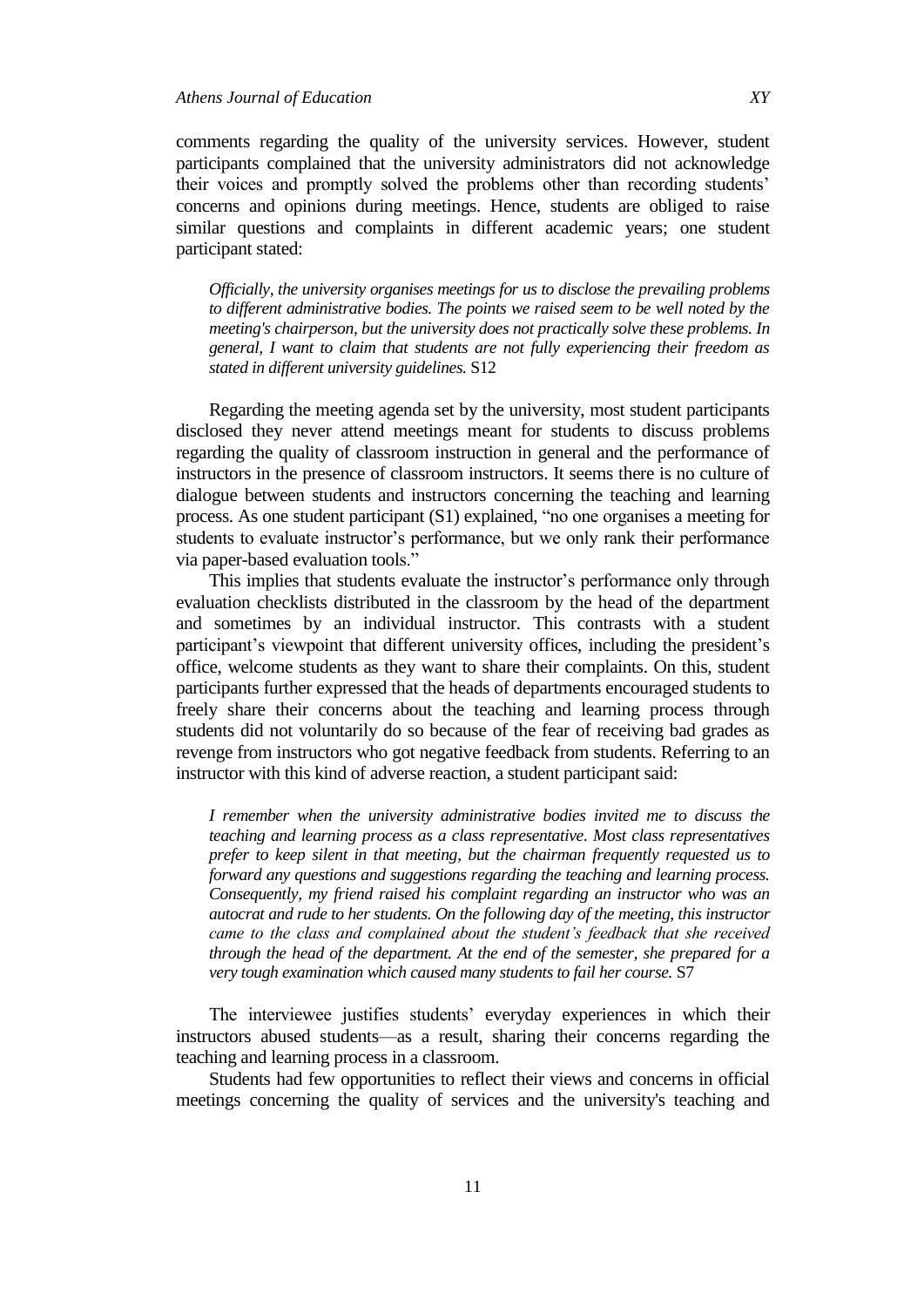learning process let students evaluate the instructor"s performance based on evaluations tools. The university did not promptly solve students' problems, making students perceive the university had failed to acknowledge their concerns. Furthermore, students did not exercise their freedom to officially complain about the instructor"s quality since they were afraid of the adverse reactions from individual instructors.

# **Freedom at the Classroom Level**

**Instructor's Freedom at the Classroom Level.** When instructors were asked to detail their freedom to express personal views in the classroom, most mentioned they did not personally face challenges to express personal opinions. In other words, instructors can freely express their ideas in the classroom if they support their arguments with scientific knowledge rather than personal judgments. There was also some level of practice in the classroom wherein instructors could freely criticise government policies though they believe that instructors, as scholars, had to be officially entitled to reflect personal views. An instructor participant (T3) expressed that "instructors do not feel confident to openly share their viewpoints about national policies and criticise them as well in the classroom." Instructor participants stressed that classroom instructors did not feel free to share their concerns with students about the prevailing gaps of the nationally harmonised curriculum, let alone criticising national-level policies. This idea was also strengthened by an instructor who explained:

*In the classroom, I do not think instructors have the freedom to promote ideas that are antagonistic to government policies. I know what the consequence would be if a student informed some concerned bodies about the case.* T8

More importantly, the interview indicated that the freedom of criticising government policies was restricted because of political reasons. The study data further revealed that instructors who were teaching courses that, by their nature, related to political affairs and government policies, did not freely express their views as they were afraid that students might misinterpret their ideas. The university itself officially declares that instructors should avoid imposing their own political beliefs and opinions on students (AU, 2013b).

While reflecting on instructors' and students' freedom to design courses collaboratively, many participants explained that let alone negotiate the course contents with their students. They do not have the right to select course contents unless they officially discuss the case with the department council. In contrast, a reviewed document of the Abay University states, "an academic staff of the university shall design, develop, and implement courses in an area of specialisation following established university procedures…" (AU, 2013b, p. 25). Teaching course contents prescribed by a concerned body other than instructors and students would result in teaching focused on outcomes that may suppress the sharing of innovative ideas between an instructor and their students (Briggs & Sommefeldt, 2002). Concerning this, one of the instructor participants asserted that: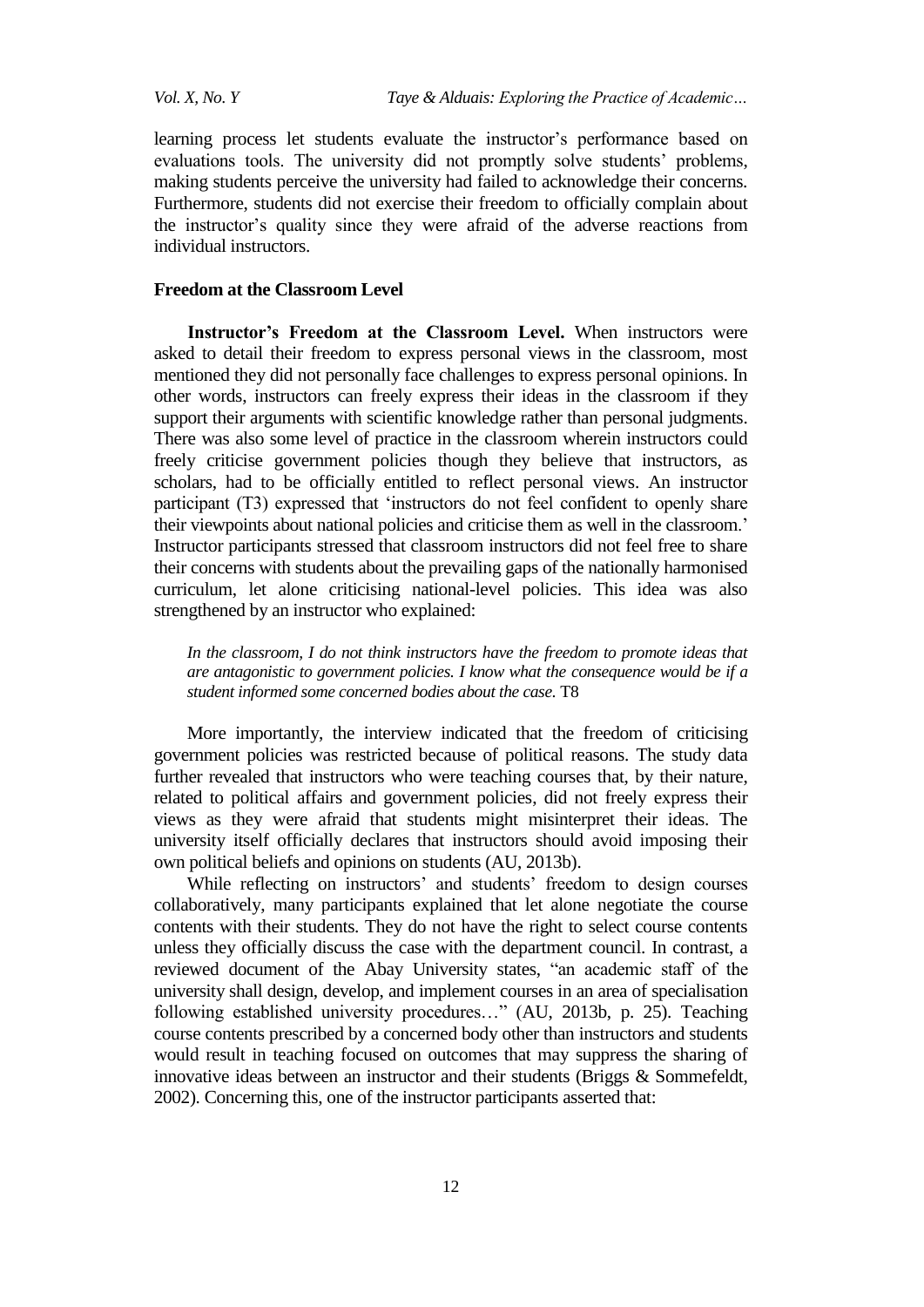*The curricula of undergraduate programs are nationally harmonised. I informally heard that instructors could only revise ten percent of the course content. Instructors can add some content to a course if it is convincing, but instructors cannot remove it. T10*

*Instructors have only some levels of freedom to modify the contents of undergraduate curricula since these curricula are nationally harmonised. I do not know precisely to what extent we can adjust the contents. We wish to make significant changes to the contents, but we are afraid to do so.* T8

Another instructor participant further explained this based on his personal experience:

*I came to know irrelevant contents included in the course that I am delivering, but I have no right to avoid these contents unless I get permission from the department. However, it is possible to add new content to the course syllabus freely.* T14

As revealed in the classroom observations, it is worth noting that instructors did not discuss the course contents with their students, which violates an assumption in the constructivist approaches that as students negotiate with instructors about course contents, it is more likely they will take responsibility for their learning (Vrasidas, 2000). This would provide instructors with limited scope to freely redesign their course syllabus. They did not have the autonomy to remove content perceived as unimportant though they had the right to add relevant and contemporary content related to the course. So, instructors are expected to teach classes based on the syllabus they developed in line with a particular curriculum, but they seem to have the freedom to broaden the contents without deviating much from the fundamental essence of the course. In an education system where "a national curriculum is tightly defined…, instructors may find themselves "teaching to the test" using a teacher-centred approach" (Briggs & Sommefeldt, 2002, p. 46). Concerning this, an instructor participant (T2) pointed out that "if instructors have strong justification for adding some contents in the existing course syllabus, they can do that in consultation with the concerned bodies."

Nonetheless, an instructor"s freedom to redesign course contents is constrained by the nationally harmonised curricula developed by the curriculum experts and the team of professionals. This seems to be intentionally enforced so the concerned government bodies have "a higher degree of control and standardisation than a more autonomous curriculum model would permit" (Briggs & Sommefeldt, 2002, p. 13). Briggs and Sommerfeldt also noted that regardless of the national curriculum framework supposedly guiding the teaching and learning process, an instructor's quality plays an immense role in bringing about quality instruction in a classroom.

The instructor participants did not deny they had the right to plan and implement a wide range of teaching methods and assessment techniques to fill perceived gaps of teaching and assessment methods proposed by the curriculum experts. Marzano (2007) argued that an individual instructor should determine the teaching strategies by considering different factors, including the type of students and the time available for the lesson. In this concern, the interview with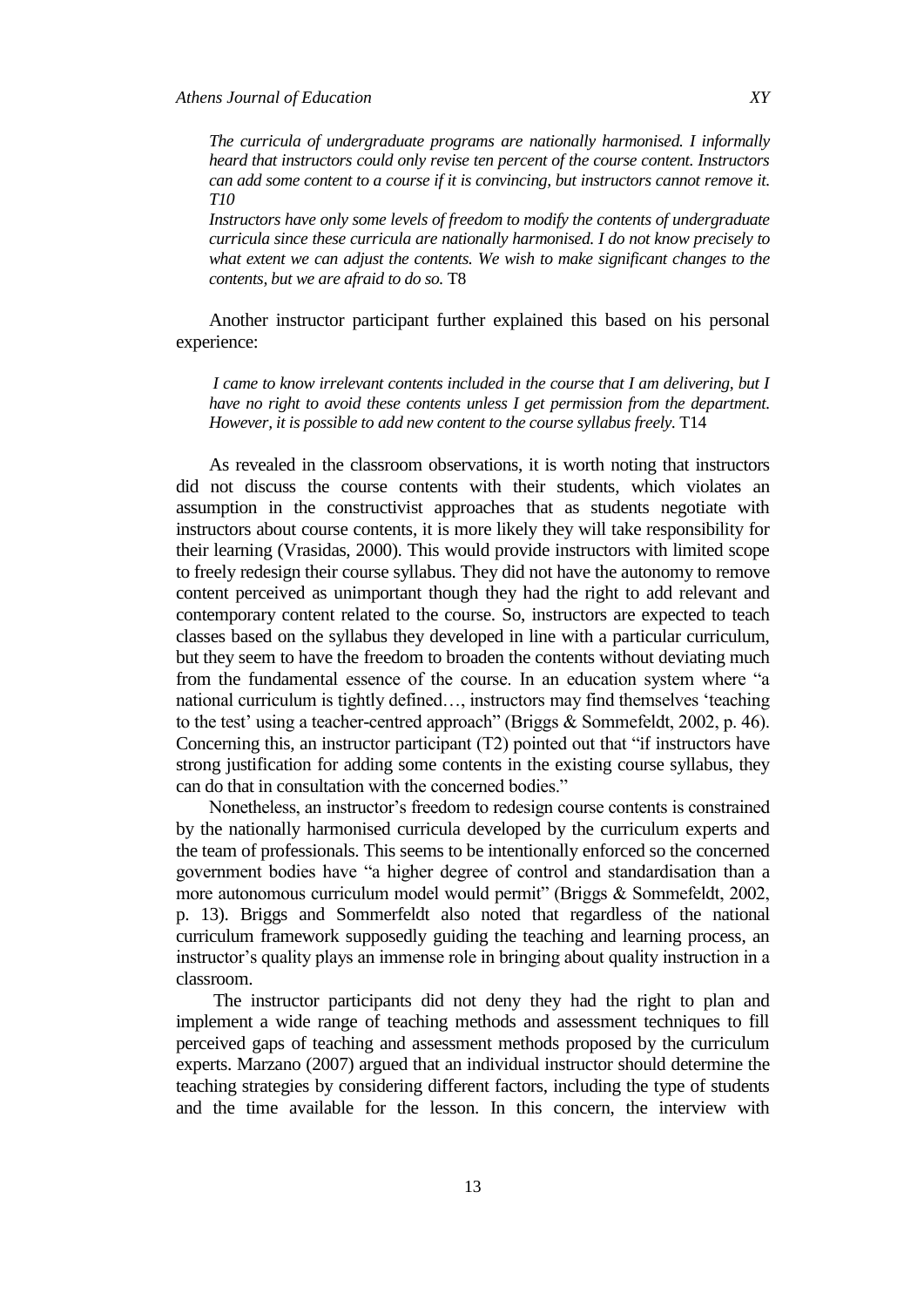*Vol. X, No. Y Taye & Alduais: Exploring the Practice of Academic…*

participating instructors further revealed that instructors had the freedom to change the mode of delivery proposed by the curriculum as far as they found it essential. No one, including the department head, imposed teaching methods specified in the curriculum as the only teaching strategies. Their views, in this regard, were well represented by the following viewpoints:

Instructors are free to use any kind of teaching method. The university does not set *restrictions on the way instructors teach courses in the classroom if the methods they choose suit them.* T2

*Instructors can exercise some freedom in the teaching and learning process unless they have personal fear. They can freely use a range of teaching methodologies and add new contents to the existing course syllabus, but they cannot avoid course contents proposed by the curriculum.* T3

*As far as they believe the methodologies effectively deliver the lesson, all instructors are privileged to plan and employ different teaching methods …We sometimes give cases for students to discuss. However, most students may not participate unless instructors compel them to participate.* T10

The freedom bestowed upon instructors by the university to use various teaching approaches provides an impetus for them to plan different active learning approaches. An instructor participant stated it this way:

*Academic freedom, to some extent, contributes to the implementation of the studentcentred approach in the classroom. For instance, it provides a chance for instructors to plan different teaching approaches flexibly. However, students do not like their instructors to stay for a long time in the classroom, and they dislike strict instructors and teach courses as per the syllabus. Students want to keep silent in the school. There are cases in which instructors push students for a prompt response to their questions. This might be a result of students" previous learning trends. Forcing students to answer and ask questions is like denying freedom to them…. hence, instructors get discouraged from making the lesson student-centred.* T8

This was also reflected in the collection of artefacts. The reviewed course syllabus, for instance, confirmed that instructors have the right to plan a range of active learning approaches. The Senate Legislation of AU also states, "the university is…duty-bound to enact rules and regulations governing the academic right, freedoms, and responsibilities of its staff" (AU, 2013a, p.10). In contrast, the data collected through classroom observations revealed that instructors did not practically use their freedom and used a range of active learning methods. An instructor participant pointed out:

*There is the freedom to employ various teaching methodologies, but instructors mostly use the lecture method to take much of the class time. Sometimes instructors try to use varied active learning approaches, but students are unwilling to participate.* T5

As clearly indicated in the above script, one can confidently infer that the freedom to plan different active learning approaches was not guaranteed to adopt student-centred approaches in the classroom successfully. In other words, though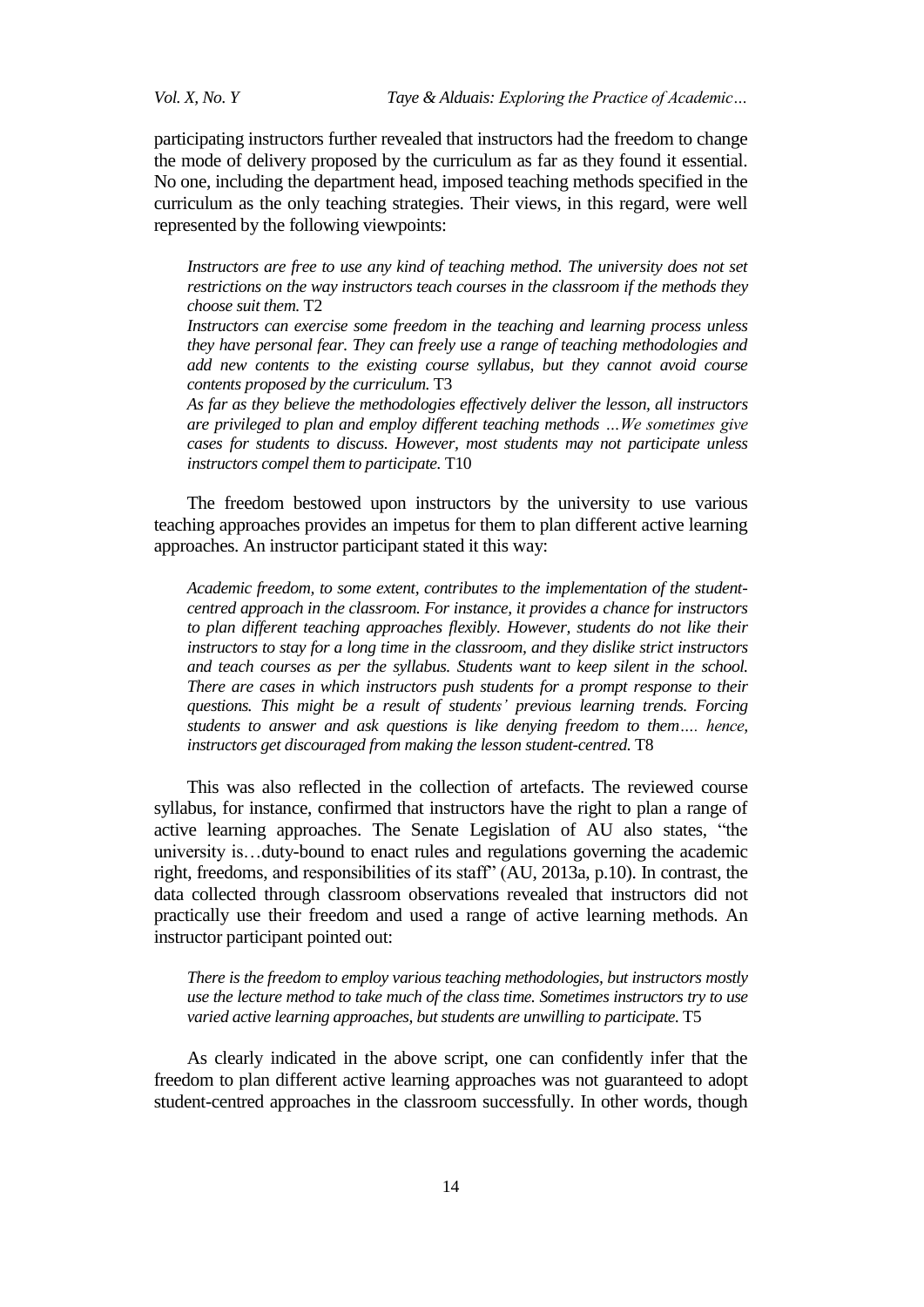instructors have the freedom to teach as they plan, they predominately use the lecture method except when forwarding questions at the end of the lesson and sometimes requiring students to do group assignments.

# Student"s Freedom at the Classroom Level

While reflecting on students' freedom of expression of personal viewpoints in the classroom, instructor participants stated that classroom instructors encourage students to express their views on debatable issues.

Instructor participants stressed that higher learning institutions should argue, generate new ideas, and hold diverse views on different classroom issues. There were pragmatic responses to the question related to student"s freedom of expression and discussion in the classroom, as these instructors explained:

*We, instructors, give our students freedom to participate and provide direction to discuss and debate. Students will be active learners if instructors provide them with a chance and guidance to participate.* T1

*There is a course named "seminar" in which students can discuss and argue on some topics. Moreover, I sometimes provide students with assignments and give chances for them to present their works.* T9

*In the classroom, I give students the freedom to debate sensitive issues, which would help them develop their decision-making skills. Of course, not all classes invite students to discuss with each other.* T2

These viewpoints indicate that instructors recognise the significance of the student"s freedom of expression in the classroom and attempt to let students reflect their views. Concurrently, freedom of discussion and expression in every classroom was highlighted in different institutional documents. In this context, the 'instructor's handbook,' for instance, stated "through contact with students for teaching purposes, an academic staff member has the right to promote and permit an atmosphere of free, rational, and dispassionate inquiry concerning issues relevant to the subject matter of the course…" (AU, 2013b, p. 24). Such a statement reveals that students have the right to enjoy a classroom environment wherein they can reflect their views during their interaction with instructors and other students. In contrast, it was disclosed from the interviews with instructors that most students keep silent when instructors ask questions. On this issue, an instructor participant (T7) mentioned, "I know there could be students who have the correct answer about my questions, but they would be afraid to answer them." This was justified by instructor participants who expressed that most of their students are afraid of the adverse reactions from instructors when they give wrong answers, so it is suggested that "instructors must create a learning environment in which learners "feel free to answer a question, knowing that there will be no cost to them if they are wrong" (Michael & Modell, 2003, p. 96). Otherwise, "instructors' efforts to try to get students to reflect ... [will be] easily undermined by instructors' authority and formal power, which intimidates students programmed to seek correct answers" (Senge, 2010, p. 139). On this issue, instructor participants explained by saying: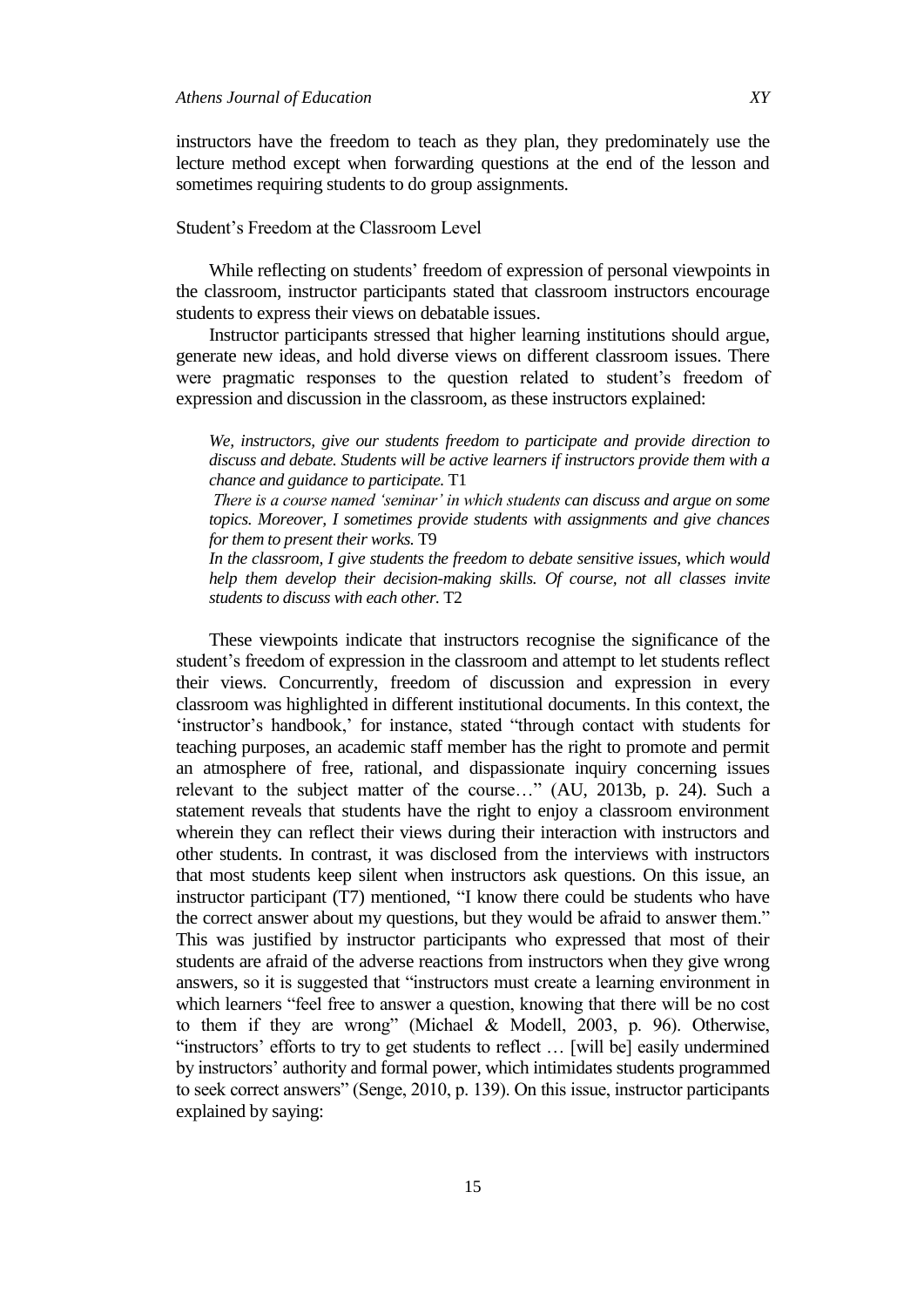*We instructors do not react to students" wrong and unrelated answers, and some students may laugh at a student when they give irrelevant answers. It would have been better to appreciate students" participation and provide constrictive feedback afterward, which would enhance students" tendency to participate in subsequent sessions. Instructors can boost the confidence of their students to participate by creating a friendly and conducive classroom environment.* T2

*I used to claim that complexity of the topics induced passivity among students. But, one day, I intentionally asked students a trivial question. However, all students keep silent. This gave me a clue that students are either afraid or lose interest in participating in the classroom. My students should know that I am asking questions not to frustrate them but to adjust my instructional approaches to improve learning.*  T10

The above points indicate that students abstained from answering questions since they were afraid instructors may negatively react. This was also evident from student participants' responses that some instructors may raise questions instead of answering their questions. Student participants seemed to agree that some instructors gave them opportunities to pose questions though they still felt disheartened by instructors' hostile reactions. As a result, a student participant (S4) asserted that "most of the students prefer referring books to raise questions for their instructors to understand points that were not clear to them during a lesson." Other student participants further confirmed the above viewpoints:

*Since some instructors show irritating faces when asked by students, students feel that all instructors may do the same. As a result, students think unease to raise questions for their instructors, and they prefer to listen to what the instructor is saying rather than asking questions. Even we choose not to respond when instructors orally ask questions.* S12

*There is…an issue of freedom. When students are afraid of asking questions in the classroom, they refer to books in the library to find answers. Instructors may invite students to ask questions, but they do not show a welcoming face when students forward questions. Most students then fail to ask questions since they are afraid of the unfriendly approaches of instructors.* S7

*Concerning academic freedom in the classroom, I can say that it is so poor. I prefer not to ask my instructors questions since some consider my questions silly, and they do not encourage me to ask them again. When I ask questions, instructors themselves raise questions instead of answering my questions.* S1

*Some instructors encourage students who participate in the classroom. At the same time, some instructors do not like to be asked by students. They do not show a welcoming face for students to ask. It seems that these instructors expect students to be silent and listen to what they are saying. This deprives my freedom to ask.* S10

The data further suggested that students' freedom to raise questions was attributed to the classroom instructor"s behaviour. In other words, a student"s academic freedom depends on their relationship with their instructors. On this issue, one student participant (S2) pointed out, "it is difficult to say whether students have freedom or not in the classroom. It depends on individual instructor's behaviour." As reported by student participants, there were several occasions when students did not feel at ease speaking and raising questions to the instructors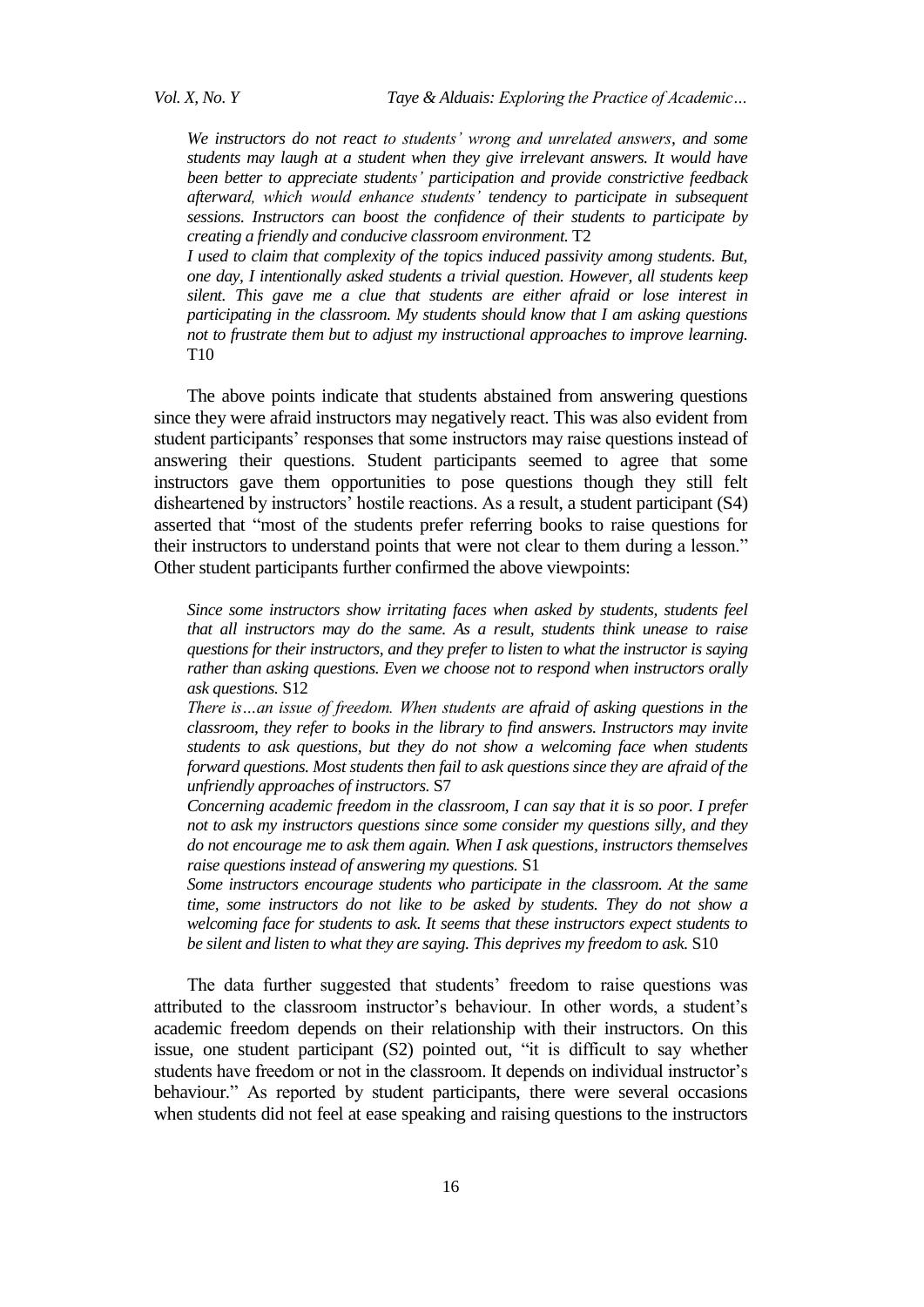who had an unfriendly approach. The classroom observations also confirmed this. For example, some instructors in the observed classrooms were friendly to their students and invited them to reflect their views, but some looked harsh and unreceptive to students" ideas. In the latter cases, students were not airing their opinions and concerns. This contrasts with the assumption that best teaching is characterised by the perceived freedom of students to learn (Brown & Atkins, 1988).

While specifically reflecting on their freedom to comment on an instructor's view or their way of teaching, student participants revealed that students could not freely give comments on lessons in the classroom, one of the student participants (S6) explained "students never forward comments for their instructors unless their instructors request them to do so." Student participants also revealed that instructors rarely give a chance for students to provide them with feedback. This idea was further strengthened by student participants who stated:

*Students usually are afraid of giving comments unless they force each student to provide comments. I know, in principle, students can express their views. But, starting from the lower grades, we do not have the experience to comment on our instructors. This is what we developed in the lower grades. We may give comments to instructors through a classroom representative. When we comment on instructors through our representatives" instructors may still be angry at us. In general, we lack the experience to give a face to face comments to instructors.* S3

*I never comment on my instructor, even if they teach something wrong. How could I interrupt the lesson and give comments to my instructor unless they invited me to comment? I know the university administration will favour instructors if conflict happens between students and instructors. Moreover, students may laugh at the student who argued with instructors. I do not think instructors need students to express all that they feel. If a student disagrees and argues with an instructor about the proposed answers of an examination, the instructor may think that the student undermines them. In such circumstances, a student may fail to express his idea confidently.* S2

The above accounts highlight those students do not freely comment on the instructor's views and their ways of teaching; students give feedback only if their instructor pointedly asks an individual student to do so. Students felt the instructors did not duly acknowledge their comments, and they got little opportunity to comment on a lesson. Concurrently, the lesson observations showed that the students receive information from their classroom instructors without questioning its validity. For instance, an instructor delivered a lecture about "professional ethics in one observed classroom." The instructor displayed and incorrectly said "paid vocation" during this lesson instead of "paid vacation." Surprisingly, none of the students commented on this. This also suggests there is not a culture of forwarding comments to instructors. A student participant (S6) commented, "students fail to participate because of lack of freedom to express personal views and argue with instructors." In such conditions, it is impossible to realise student-centred approaches in the classrooms of Abay University. The classroom observations confirmed that some instructors looked angry at the whole class when they heard voices. Generally, student participants felt most of their instructors failed to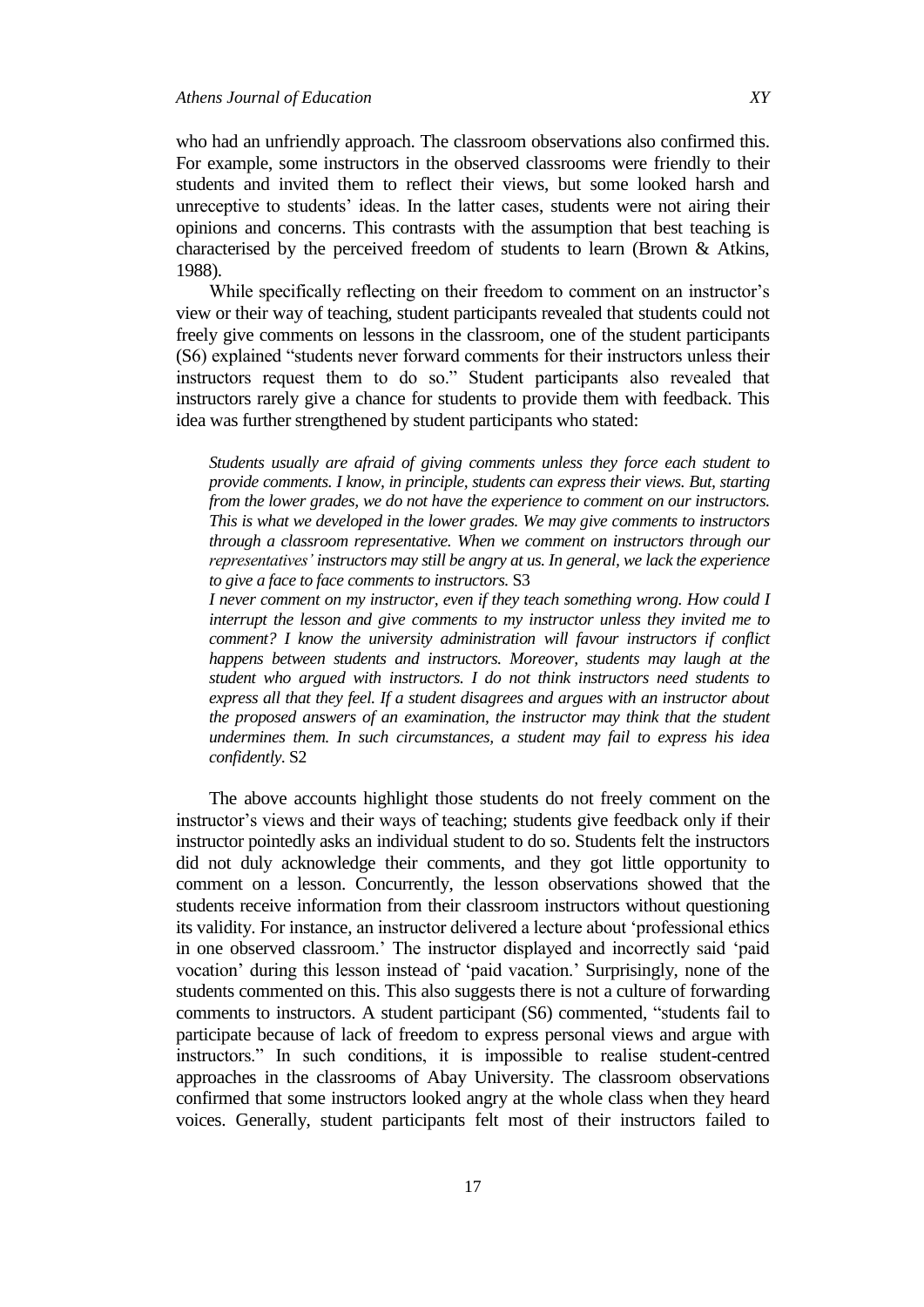*Vol. X, No. Y Taye & Alduais: Exploring the Practice of Academic…*

accommodate students" ideas adequately, and they thought they had been deprived of their academic freedom in the classroom. In this concern, an instructor participant witnessed:

*Every student is interested in reflecting their views, but the instructor"s approach matters most to reflect their ideas freely. Some instructors recognise students' ideas regardless of their English language skills, which enhances students' participation in the classroom. Of course, some students are so fearful and shy of their instructors and classmates.* T1

The above interviewee seems convinced there could be students willing to respond to instructors' questions when instructors establish a good rapport with their students. This is in line with Schein"s (2004) assertion that organisational culture is "the most critical factor determining the success or failures of an organisation" (as cited in Arifin, Troena, Djumahir, & Rahayu, 2014, p. 22). It was also found that there were few occasions in the classroom for students and instructors to discuss their common concerns. As revealed in the classroom observations, the researcher noticed a conversation between an instructor and a class representative.

*Instructor: Why do not you ask questions? Why do not you answer my questions as well? I am allowing you to do so.*

*Student: Instructor…most students are interested in asking and answering questions, but most of us are afraid of asking and answering questions since students mock each other"s mistakes.* 

This dialogue delivered a message that students felt there was no such classroom environment to ask and answer questions freely. It was also evident from the conversation that students failed to freely express their views and concerns in the class due to the risk of an embarrassment of reflecting on something that other students may perceive as wrong. This idea was supported by a student (S2) who said, "I worry that my questions might be silly for other students which would, in turn, make them laugh at and undermine me." As viewed by student participants, this makes students restrained from active participation due to being demoralised for giving wrong responses. This contrasts with the articulated Senate Legislation of the Abay University, stating that students have the right to "participate in a free exchange of ideas in an open academic environment" (AU, 2013, p. 206). To create an environment in which students feel emotionally safe, it is essential to establish "trusting relationships between students and instructors, and among students…to do this, professors lead by example by listening to students and treating them with both respect and compassion" (Soltis, 2015, p. 28). Concerning this, student participants pointed out the immense role of the classroom instructors in establishing a conducive classroom environment that supports students to express their views freely. On this, a participant instructor explained: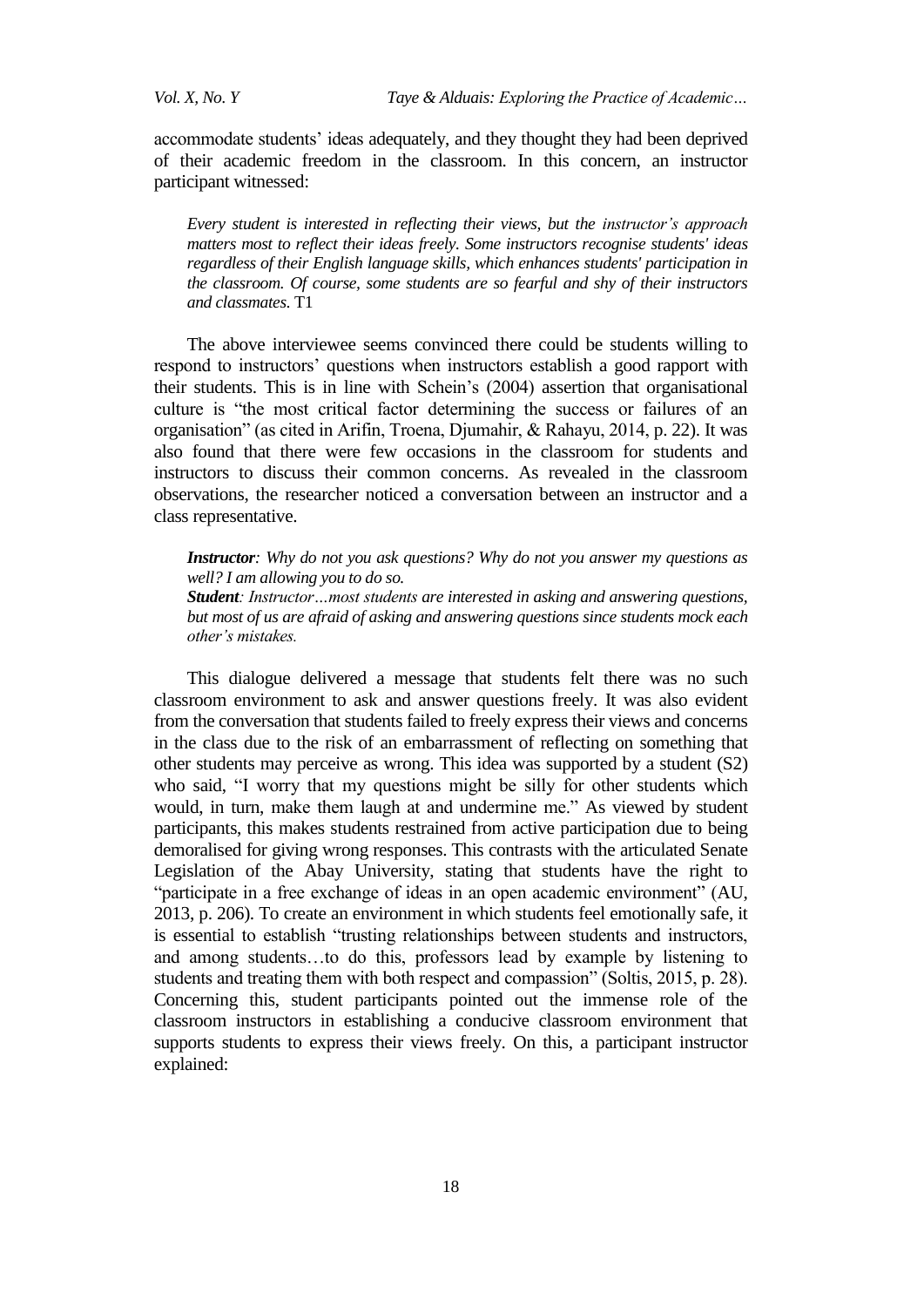*Instructors can boost the confidence of their students to participate by creating a friendly and conducive classroom environment. Moreover, instructors should credit the participation of students since it would enhance the tendency of students to experience.* T2

Further, a participant instructor provided a response based on his personal experiences:

*Since students mostly worry that their colleagues will laugh at them if they give wrong answers, I usually make students aware that making mistakes is nothing, and mistakes are part of learning. When students restrain from reflecting on their views, I switch the lesson to questioning and answering. I also appreciate students who actively participate in the classroom.* T1

The above accounts indicate that institutional policies and guidelines that state the freedom of expression do not assure such freedom in the classroom. Instead, students' freedom of expression is in the hands of their instructors. In this concern, Mccrae (2011) stated that academic freedom in higher education is not moulded so much by existing education laws and regulations but by the thoughts and behaviours of all students and academic staff. The above account also stipulates that instructors are considered accountable for building a class environment where students" views are welcomed. Otherwise, having a harsh classroom environment would instill fear among students. Students' active participation in the classroom would be impossible unless they are courageous to answer questions and express their feelings. On this, student participants also commented that most of the instructors were not authorising students to reflect personal views since they perceived the students had no pre-knowledge about the topic being taught. Students had no option other than to accept all the information without questioning in such a classroom context.

As reported by student participants, the poor participation of students was also caused by a deep-rooted prejudice that was frequently forwarding comments and posing challenging questions to instructors would lead students to receive poor grades. Concerning this, a student participant (S5) pointed out, "most students suspect that an instructor will reduce marks if they challenge him/her in the classroom." Other students strengthened this point of view:

*We knew that students have the right to raise questions and reflect personal views in the classroom. However, most students think that the instructor may reduce their marks if they pose questions to an instructor. Some students ended up getting hurt emotionally. I stop raising questions to my instructors in the classroom.* S3

*Since students are afraid of their instructors, they do not like to ask questions. Students believe that if they ask questions repeatedly in the classroom, the instructor may give them an "F" grade as an act of revenge.* S6

*I abstain from forwarding comments to my instructor in the classroom even though they made* serious and apparent errors *while teaching a topic. It is challenging to give comments to instructors since I am afraid that the instructor may get revenge on me.*  S11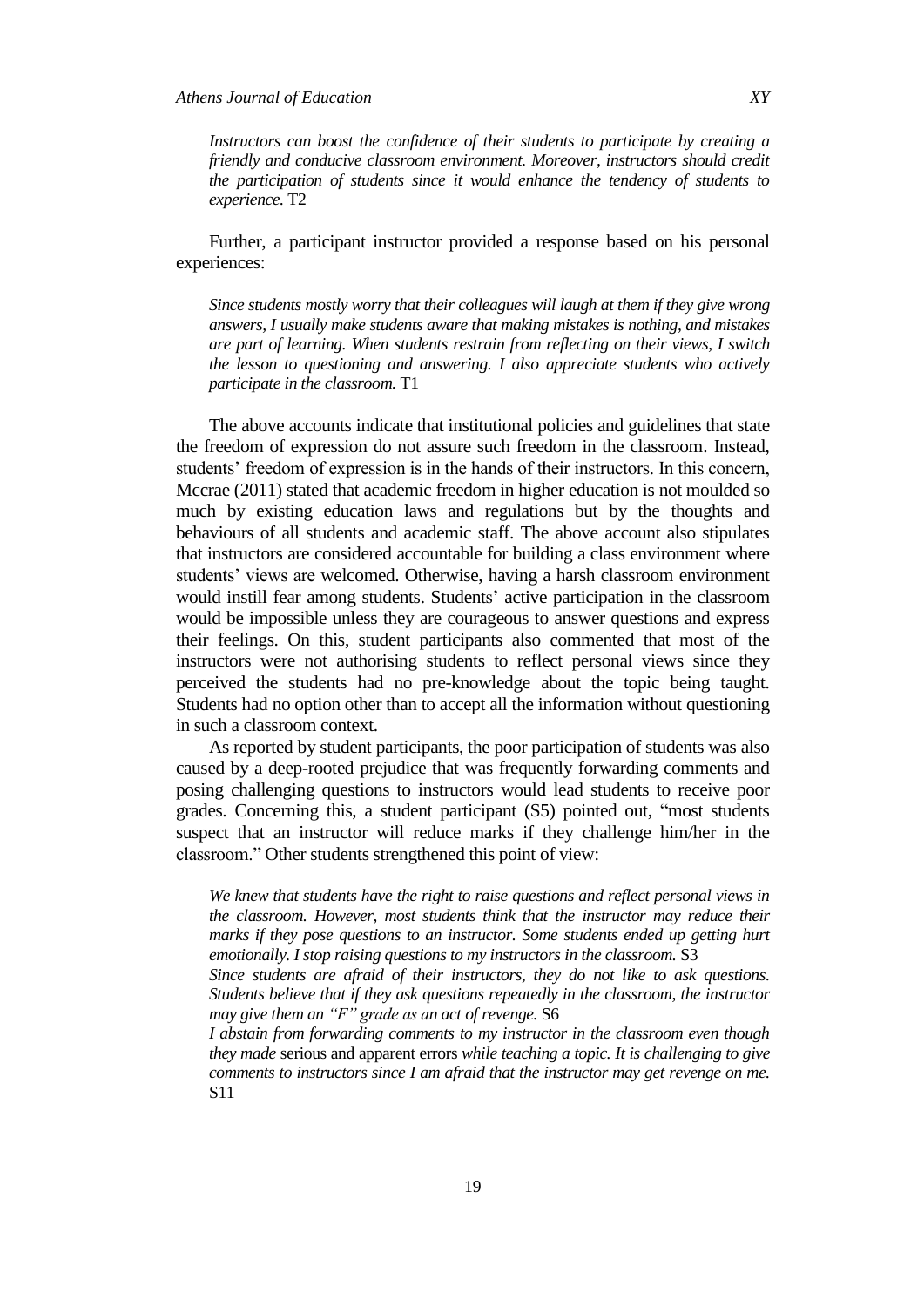*Vol. X, No. Y Taye & Alduais: Exploring the Practice of Academic…*

The above excerpts indicate that students are aware of having the right to forward personal viewpoints and ask questions though they perceive that instructors who have been frequently requested and commented on by students would take revenge by giving them a bad grade. This hinders students from sharing their views and concerns with their instructors. If students fear getting poor grades, they may unreasonably keep silent while their instructors make apparent mistakes in delivering their lessons. In such circumstances, students fail to achieve the specific learning objectives set for a particular class.

#### **Conclusions and Recommendations for Action**

As to the students' freedom to express personal views at the classroom level, the analysis shows that instructors tried to provide some opportunities for students to ask and answer questions. However, most of the students did not freely participate since they were afraid of the negative reaction from instructors and the embarrassment of reflecting on something that other students may perceive as wrong. Student participants felt most of their instructors did not acknowledge their ideas and felt deprived of their academic freedom in the classroom. A deep-rooted prejudice that frequently forwarded comments and posed challenging questions to the classroom instructors would lead to poor grades from their instructors. Such situations cannot be reversed unless instructors encourage students to participate in questioning and answering and reflect their personal views (Michael & Modell, 2003). Instructors need to recognise a student"s freedom in the classroom as noteworthy. This would motivate students to generate new and diverse ideas.

Students' freedom to reflect their views was found to connect with individual classroom instructors" behaviour, implying that students" freedom in the classroom is in the hands of their instructors. Creating a friendly and welcoming classroom environment helps instructors to enhance active participation among students. It should be noted that the freedom that students experience in the classroom would contribute to effective classroom instruction (Brown & Atkins, 1988; Soltis, 2015). Based on the above conclusion, the following recommendations were forwarded to academic leaders and instructors.

Last but not least, academic freedom seems to be hierarchical. The university leadership allows academic freedom based on the freedom given to them by the highest education authority. The highest authority of education allows academic freedom based on the government's level of freedom. Therefore, this is reflected when looking at the academic freedom given to instructors and students. While this showed a vital influence on this university case, other factors like culture and social structure are undoubtedly hindering factors in the proper practice of academic freedom in the Ethiopian higher education system.

# **Recommendations for Academic Leaders**

It is recommended that the academic leaders make students aware of their freedom of speech in the classroom, and the level to which instructors give freedom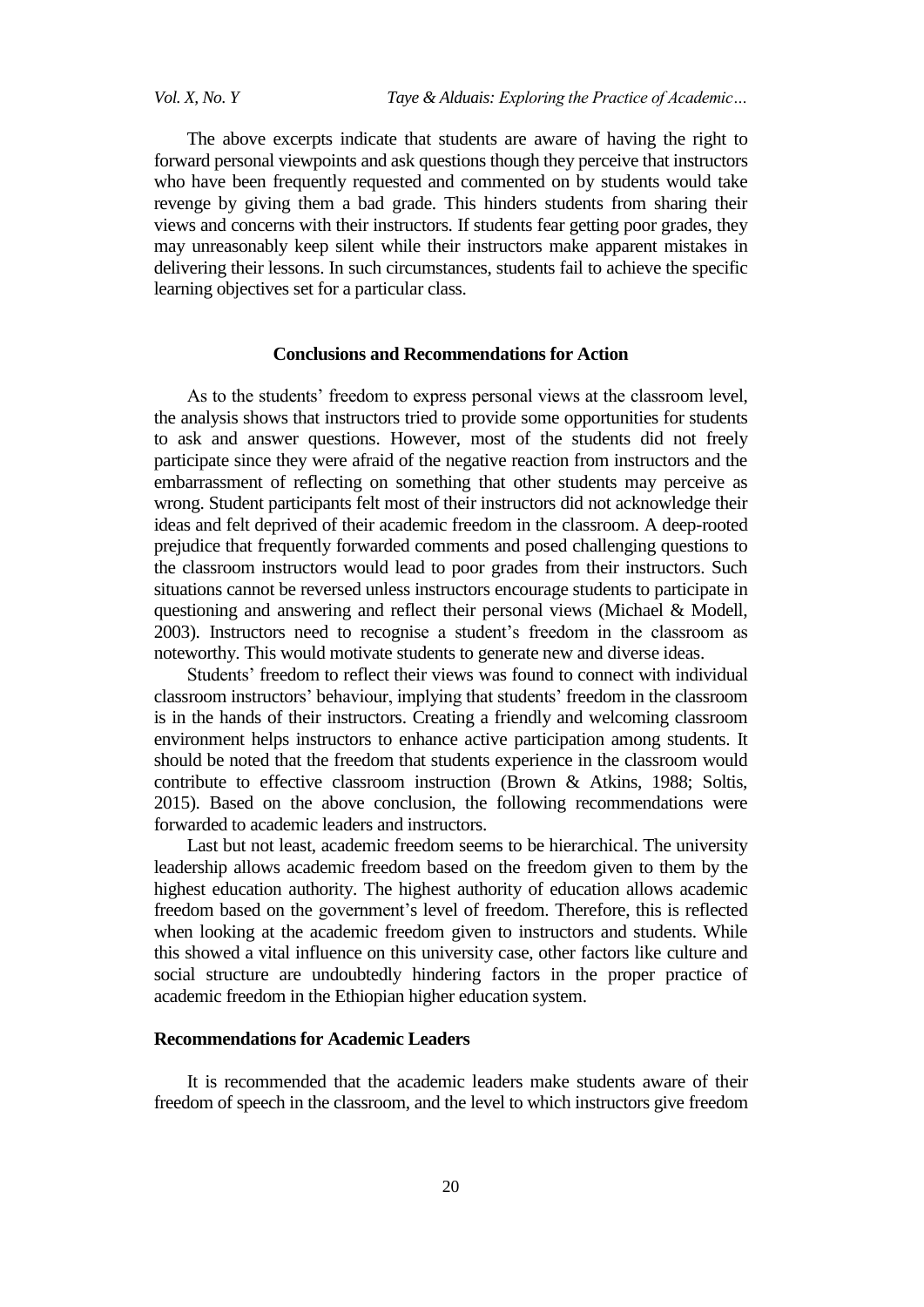for their students should be included as a criterion in the instructor"s performance evaluation checklist. The university needs to promote a culture that values mutual understanding and authentic discourse between instructors and students and instructors regardless of their academic and administrative status.

#### **Recommendations for Instructors**

Instructors should employ two-way communication in the classroom to help them effectively share their knowledge with students. They should also make the class participatory by using various teaching methods that accommodate diversity in the classroom and put exact assessment mechanisms.

#### **Acknowledgments**

We would like to acknowledge the full cooperation of all the participants in this study. Many thanks are due to the reviewers who provided fruitful comments and suggestions to reach this final version.

#### References

Abay University - AU (2013a). *Senate Legislation.* Ethiopia: Green*.*

- Abay University AU (2013b). *Instructor"s Handbook.* Ethiopia: Green*.*
- Alemu, B. M. (2010). *Active Learning Approaches in Mathematics Education at Universities in Oromia, Ethiopia*. Unpublished Doctoral Dissertation. South Africa: University of South Africa.
- American Association of University Professors (2006). *The 1940 Statement of Principles on Academic Freedom and Tenure*. 10th Edition. Washington, DC: American Association of University Professors.
- Arifin, F., Troena, E. A., Djumahir, & Rahayu, M. (2014). The Influence of Organisational Culture, Leadership, and Personal Characteristics Towards Work Engagement and its Impacts on Teacher"s Performance (A Study on Accredited High Schools in Jakarta). *International Journal of Business and Management Invention, 3*(1), 20-29.
- Ayele, D., Schippers, K., & Ramos, M. A. (2007). Student-Centred Teaching and Learning Experience from the External World. *Ethiopian Journal of Education and Science, 2*(2), 113-141.
- Badley, G. (2009). A Place from Where to Speak: The University and Academic Freedom. *British Journal of Educational Studies, 57*(3), 146-163.
- Bárd, P. (2020). The Rule of Law and Academic Freedom or the Lack of it in Hungary. *European Political Science*, *19*(1), 87-96.
- Briggs, A. R., & Sommefeldt, D. (2002). *Managing Effective Learning and Teaching*. London: Paul Chapman Publishing:
- Brown, G., & Atkins, M. (1988). *Effective Teaching in Higher Education*. London: New York: Routledge.
- Federal Democratic Republic of Ethiopia (2009). *Federal Negarit Gazeta of the Federal Democratic Republic of Ethiopia 15th Year No. 64 Addis Ababa 17th September 2009 Higher Education Proclamation No. 650/2009*. Federal Democratic Republic of Ethiopia.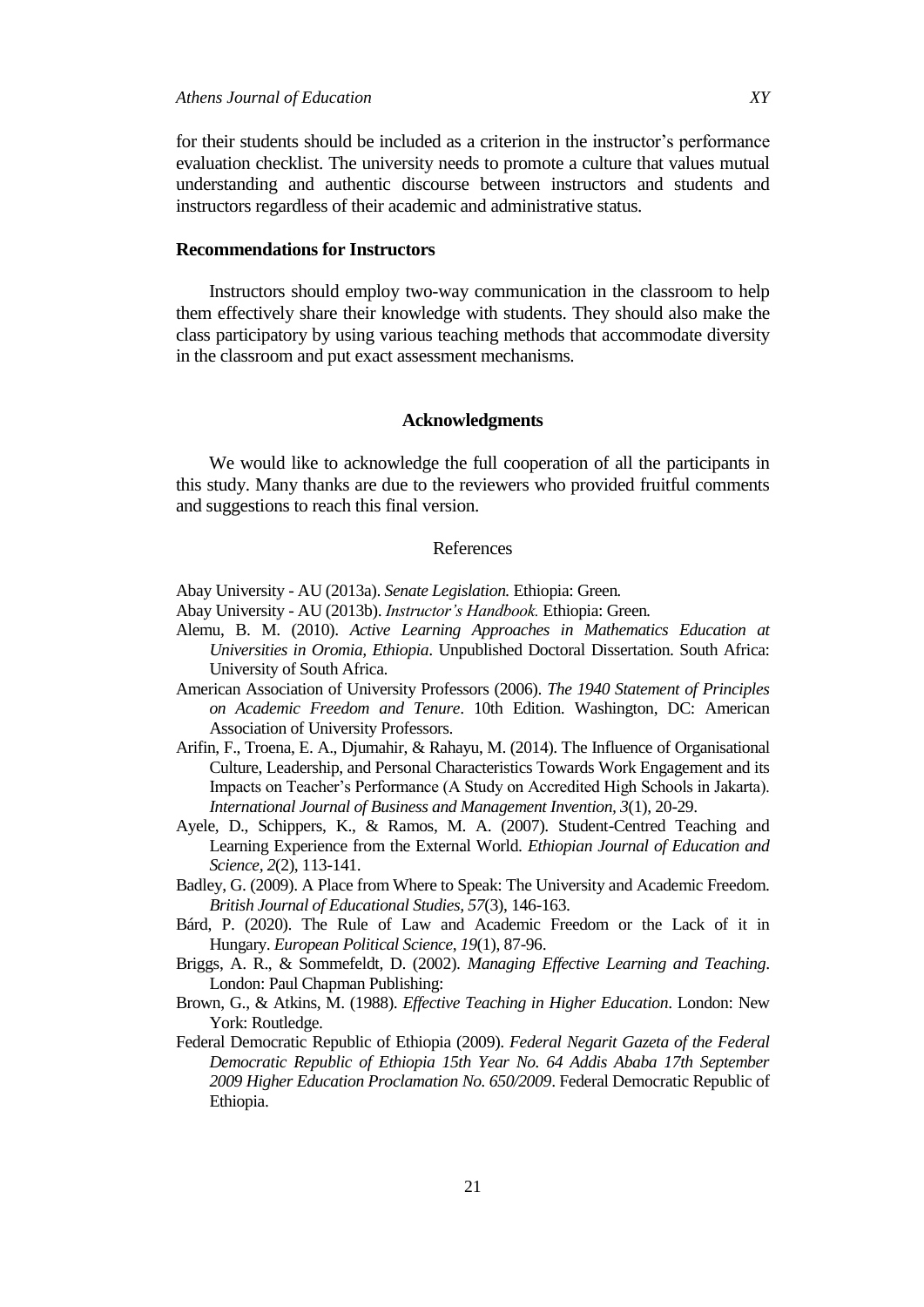- Fındıklı, B. (2020). A Republic of Scholars or Scholars of the Republic? Reflections on the Predicaments of Academic Freedom and University Autonomy in Turkey. *Higher Education Quarterly* (Jun).
- Finn, S. (2020). Academic Freedom and the Choice of Teaching Methods. *Teaching in Higher Education*, *25*(1), 116-123.
- Flick, U. (Ed.) (2007). *Designing Qualitative Research*. London: SAGE Publications.
- Ghundol, B., & Muthanna, A. (2020). Conflict and International Education: Experiences of Yemeni International Students. *Compare: A Journal of Comparative and International Education*, (Nov), 1-16.
- Hardré, P., & Cox, M. (2009). Evaluating Faculty Work: Expectations and Standards of Faculty Performance in Research Universities. *Research Papers, 24*(4), 383-419.
- Jackson, L. (2020). Academic Freedom of Students. *Educational Philosophy and Theory*, *53*(11), 1108-1115.
- Jones, F., Rodger, S., Ziviani, J., & Boyd, R. (2012). Application of a Hermeneutic Phenomenologically Orientated Approach to a Qualitative Study. *International Journal of Therapy and Rehabilitation, 19*(7), 370-378.
- Marklein, M. B., & Van Tinh, M. (2020). The Construction, Deconstruction, and Reconstruction of Academic Freedom in Vietnamese Universities. In *Higher Education in Market-Oriented Socialist Vietnam*, 207-226. Palgrave Macmillan, Cham.
- Marzano, R. J. (2007). *The Art and Science of Teaching*. Alexandria, VA: ASCD.
- Mccrae, N. (2011). Nurturing Critical Thinking and Academic Freedom in the  $21<sup>st</sup>$  Century University. *International Journal of Teaching and Learning in Higher Education*, *25*(1), 128-134.
- Michael, J., & Modell, H. (2003). *Active Learning in Secondary and College Science Classrooms: A Working Model for Helping the Learner to Learn*. London: Lawrence Erlbaum Associates Publishers.
- Ministry of Education MoE (2015). *Education Sector Development Program (ESDP) V (20015/16-2019/20). A Program Action Plan*. Addis Ababa, Ethiopia: Ministry of Education.
- Mok, K. H. (2010). *Innovation and Higher Education: A Comparative Study of Five Asian Societies (The World Bank Case Studies Report)*. Washington, United States: The World Bank.
- Morrish, L. (2020). Academic Freedom and the Disciplinary Regime in the Neoliberal University. In *Neoliberalism in Context*, 235-253. Palgrave Macmillan, Cham.
- Oleksiyenko, A. V. (2021). Is Academic Freedom Feasible in the Post-Soviet Space of Higher Education? *Educational Philosophy and Theory*, *53*(11), 1116-1126.
- Saint-Onge, H., & Armstrong, C. (2004). *The Conducive Organisation: Building Beyond Sustainability*. Amsterdam: Elsevier.
- Senge, P. M. (2010). Education for an Independent World: Developing Systems Citizens. In A. Hargreaves, A. Lieberman, M. Fullan, & D. Hopkins (eds.), *Second International Handbook of Educational Change,* 131-152. London: Springer.
- Soltis, L. E. (2015). From Freedom Schools to Freedom University: Liberatory Education, Interracial and Intergenerational Dialogue, and the Undocumented Student Movement in the U.S. South. *A Critical Journal of Black Politics, Culture and Society, 17*(1-2), 20-53.
- Teshome, A. (2012). Teachers" Perceptions and Practices of Active Learning in Haramaya University, Eastern Ethiopia: The Case of Faculty of Education. *Science, Technology and Arts Research Journal*, *1*(4), 74-8.
- Thompson, C. (2020). Debating Academic Freedom. Educational-Philosophical Premises and Problems. *Educational Philosophy and Theory*, *53*(11), 1086-1096.